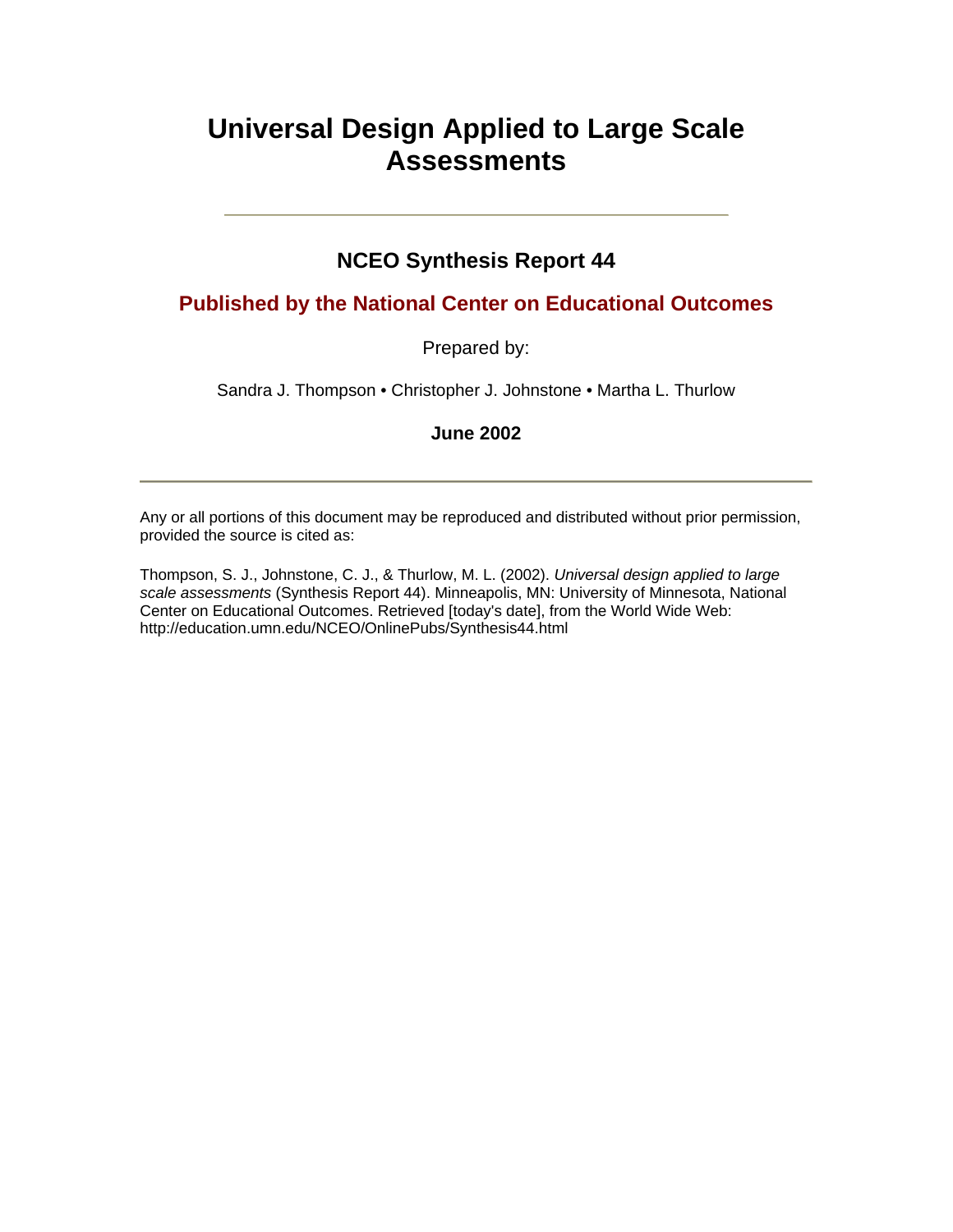# **Acknowledgments**

NCEO extends its sincere thanks to the following individuals who provided us with their reactions to this report. They provided comments reflecting their unique perspectives and made suggestions for changes that improved the report in a variety of ways.

Jamal Abedi, Center for Research on Evaluation, Standards, and Student Testing (CRESST) Karen Barton, CTB McGraw Hill Betsy Case, Harcourt Educational Measurement Lizanne DeStefano, University of Illinois James Friedebach, Missouri Department of Education Kevin McGrew, University of Minnesota Edward Roeber, Measured Progress Alan Sheinker, CTB McGraw Hill American Printing House for the Blind Center for Applied Special Technology (CAST)

 appropriate for the widest range of students in school today. In addition to the detailed input of these individuals, NCEO expresses special appreciation to its partners, Eileen Ahearn of the National Association of State Directors of Special Education (NASDSE) and John Olson of the Council for Chief State School Officers (CCSSO), for their input on ways to make the report better. As ever, gratitude is due to our OSEP Project Officer, Dave Malouf, who went the extra mile to remind us of the importance of this report as it went through revision after revision. While the concept of universally designed assessments is still a work in progress, we hope that this report will make the concept more concrete and will move the field forward in assuring that assessments are designed and developed from the beginning to be

# **Executive Summary**

Universal design is a concept that began in the field of architecture, but has been quickly expanding into environmental initiatives, recreation, the arts, health care, and now, education. Despite a slow but steady start in its application to instruction, the potential for dramatically affecting the design of large scale assessments is great. There is a tremendous push to expand national and state testing, and at the same time to require that assessment systems include all students – including those with disabilities and those with limited English proficiency—many of whom have not been included in these systems in the past. Rather than having to retrofit existing assessments to include these students (through the use of large numbers of accommodations or a variety of alternative assessments), new assessments can be designed and developed from the beginning to allow participation of the widest possible range of students, in a way that results in valid inferences about performance for all students who participate in the assessment.

The purpose of this paper is to explore the development of universal design and to consider its application to large scale assessments. Building on universal design principles presented by the Center for Universal Design, seven elements of universally designed assessments are identified and described in this paper. The seven elements are:

- 1. Inclusive assessment population
- 2. Precisely defined constructs
- 3. Accessible, non-biased items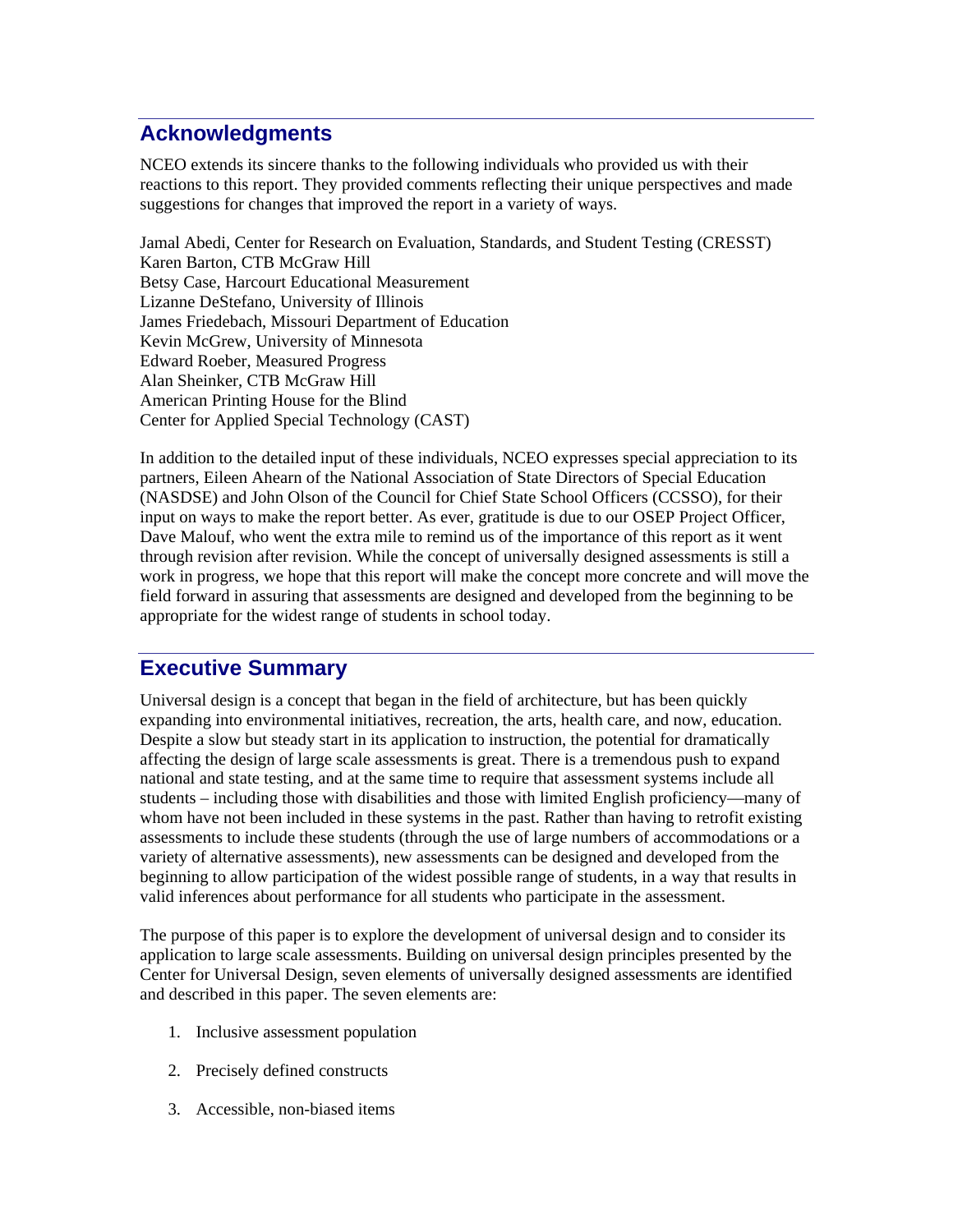- 4. Amendable to accommodations
- 5. Simple, clear, and intuitive instructions and procedures
- 6. Maximum readability and comprehensibility
- 7. Maximum legibility

Each of the elements is explored in this paper. Numerous resources relevant to each of the elements are identified, with specific suggestions for ways in which assessments can be designed from the beginning to meet the needs of the widest range of students possible.

With the shift to standards-based reform during the past decade, valid assessments for measuring the achievement of all students are essential. There is no longer an option for test developers to ignore the possibilities that universal design can bring to truly inclusive assessment systems. States that release requests for proposals for their state assessments have a similar obligation – to ensure that any proposal from test developers meets criteria that reflect the elements of universal design highlighted in this paper.

Universal design opens the door to rethinking assessments—to ensure that the assessments themselves are not the barriers to improved learning. Universally designed assessments are a promising approach to providing appropriate assessment conditions for all students, giving each student a comparable opportunity to demonstrate achievement of the standards being tested.

### **Overview**

Large scale assessments are used at local, state, and national levels to measure the progress of schools toward the achievement of educational standards. In this time of educational reform, testing programs are finding that to have accurate and fair measures of progress, all students must be included in the assessment system (Thurlow, Quenemoen, Thompson, & Lehr, 2001). Beyond simply including all students in assessments, there is a need to have their test performance be a valid and reliable measure of their knowledge and skills.

Questions have been raised about whether the administration, procedures, and format of these assessments provide optimal conditions for demonstrating achievement of academic content standards (Hanson, 1997). The standard administration procedures of current large scale assessments may have proven validity and reliability for many students. However, for many other students, standard administrations do not provide appropriate testing conditions, and may actually reduce access for some students, including those from varied cultural backgrounds, those with limited English proficiency, and those with disabilities (Abedi, Leon, & Mirocha, 2001). Students without any special learning needs are just as likely as those with learning needs to have difficulty with unnecessarily confusing or complex formats or design.

The concept of universal design has been developing throughout the world, beginning in the field of architecture and expanding into environmental initiatives, recreation, the arts, health care, and education. A set of principles of universal design has been developed that traverses several of these fields and initiatives (Center for Universal Design, 1997). This paper proposes that assessments based on universal design principles offer a promising approach to providing optimal, standardized assessment conditions for all students, giving each student a comparable opportunity to demonstrate achievement of the standards being tested. The purpose of this paper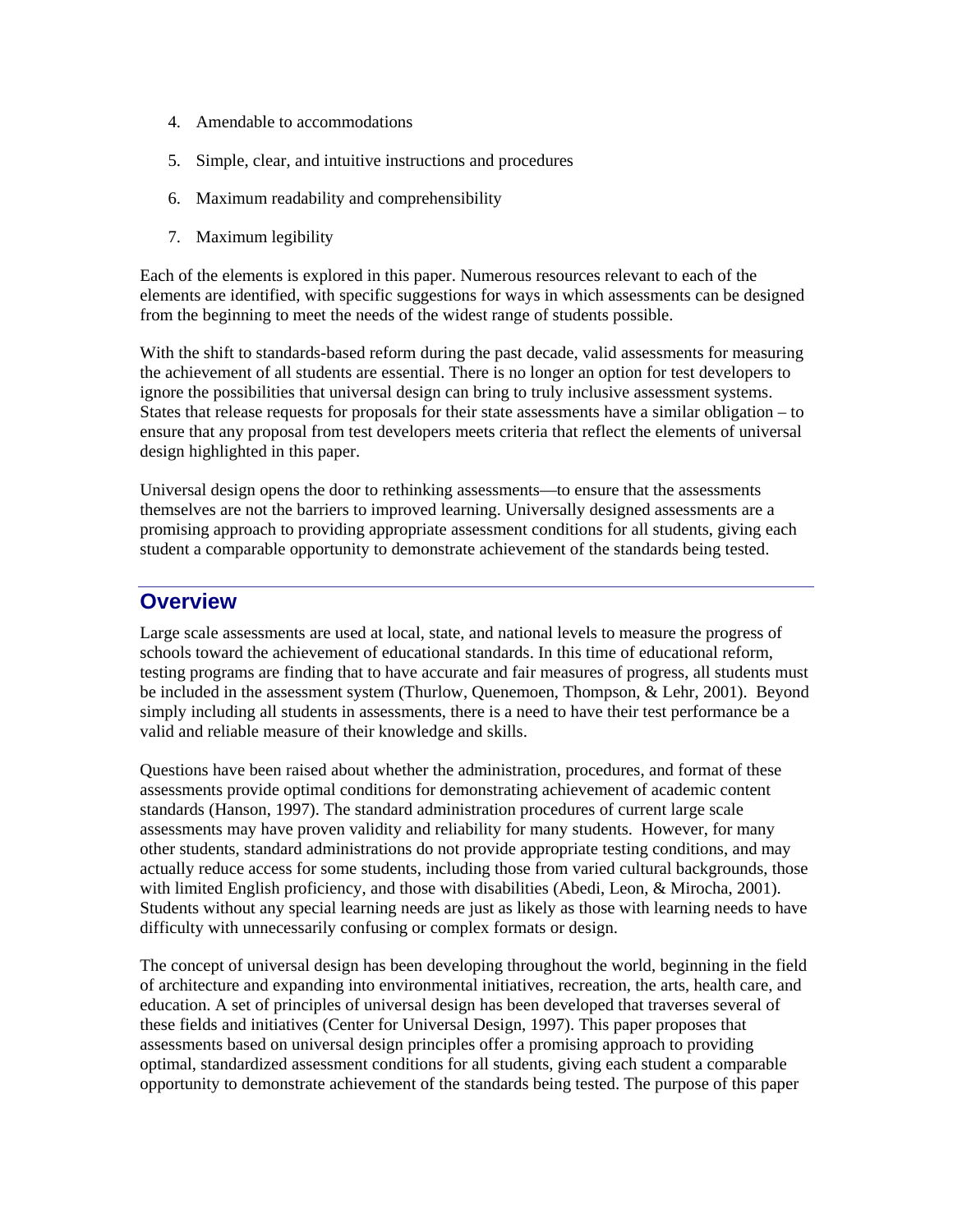is to explore the development of universal design and to consider its application to large scale assessments.

# **What is Universal Design?**

More than 20 years ago, Ron Mace (an architect who was a wheelchair user) began to actively promote a concept he termed "universal design." Mace was adamant that we did not need more special purpose designs that serve primarily to meet compliance codes and may also stigmatize people. Instead, he promoted design that works for most people, from the child who cannot turn a doorknob to the elderly woman who cannot climb stairs to get to a door. Universal design was defined by the Center for Universal Design (1997) as *"*the design of products and environments to be usable by all people, to the greatest extent possible, without the need for adaptation or specialized design" (Universal Design, 1).

# **General Universal Design Principles**

A cross-disciplinary group working on universal design (architects, product designers, engineers, and environmental design researchers) originally compiled seven general universal design principles:

- Equitable Use
- Flexibility in Use
- Simple and Intuitive Use
- Perceptible Information
- Tolerance for Error
- Low Physical Effort
- Size and Space for Approach and Use

With funding from the National Institute on Disability and Rehabilitation Research, U.S. Department of Education, this group identified the principles, defined each principle, and provided characteristics of each principle (see Table 1). The principles were intended to apply to the evaluation of existing designs, guide the design process, and educate both designers and consumers about the characteristics of more usable products and environments.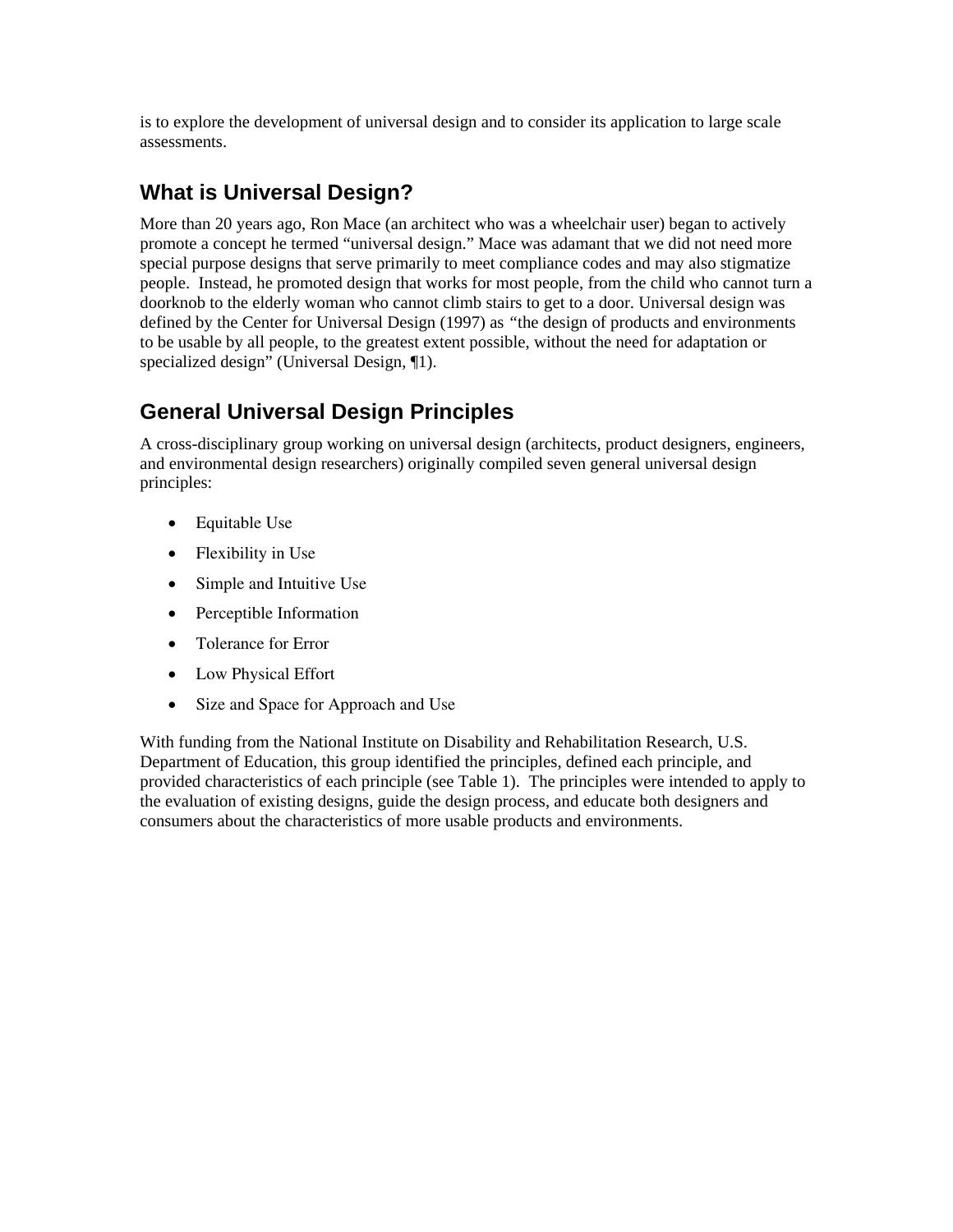#### **Table 1. Principles of Universal Design**

**Principle One: Equitable Use**: The design is useful and marketable to people with diverse abilities.

1a. Provide the same means of use for all users: identical whenever possible; equivalent when not.

1b. Avoid segregating or stigmatizing any users.

1c. Provisions for privacy, security, and safety should be equally available to all users.

1d. Make the design appealing to all users.

#### **Principle Two: Flexibility in Use**: The design accommodates a wide range of individual preferences and abilities.

2a. Provide choice in methods of use.

2b. Accommodate right- or left-handed access and use.

2c. Facilitate the user's accuracy and precision.

2d. Provide adaptability to the user's pace.

**Principle Three: Simple and Intuitive Use**: Use of the design is easy to understand, regardless of the user's experience, knowledge, language skills, or current concentration level.

3a. Eliminate unnecessary complexity.

3b. Be consistent with user expectations and intuition.

3c. Accommodate a wide range of literacy and language skills.

3d. Arrange information consistent with its importance.

3e. Provide effective prompting and feedback during and after task completion.

**Principle Four: Perceptible Information**: The design communicates necessary information

effectively to the user, regardless of ambient conditions or the user's sensory abilities. 4a. Use different modes (pictorial, verbal, tactile) for redundant presentation of essential information.

4b. Provide adequate contrast between essential information and its surroundings.

4c. Maximize "legibility" of essential information.

4d. Differentiate elements in ways that can be described (i.e., make it easy to give instructions or directions).

 limitations. 4e. Provide compatibility with a variety of techniques or devices used by people with sensory

**Principle Five: Tolerance for Error**: The design minimizes hazards and the adverse consequences of accidental or unintended actions.

5a. Arrange elements to minimize hazards and errors: most used elements, most accessible; hazardous elements eliminated, isolated, or shielded.

5b. Provide warnings of hazards and errors.

5c. Provide fail safe features.

5d. Discourage unconscious action in tasks that require vigilance.

**Principle Six: Low Physical Effort**: The design can be used efficiently and comfortably and with a minimum of fatigue.

6a. Allow user to maintain a neutral body position.

6b. Use reasonable operating forces.

6c. Minimize repetitive actions.

6d. Minimize sustained physical effort.

**Principle Seven: Size and Space for Approach and Use**: Appropriate size and space is provided for approach, reach, manipulation, and use regardless of user's body size, posture, or mobility.

7a. Provide a clear line of sight to important elements for any seated or standing user.

7b. Make reach to all components comfortable for any seated or standing user.

7c. Accommodate variations in hand and grip size.

7d. Provide adequate space for the use of assistive devices or personal assistance.

Source: The Center for Universal Design, North Carolina State University, 1997.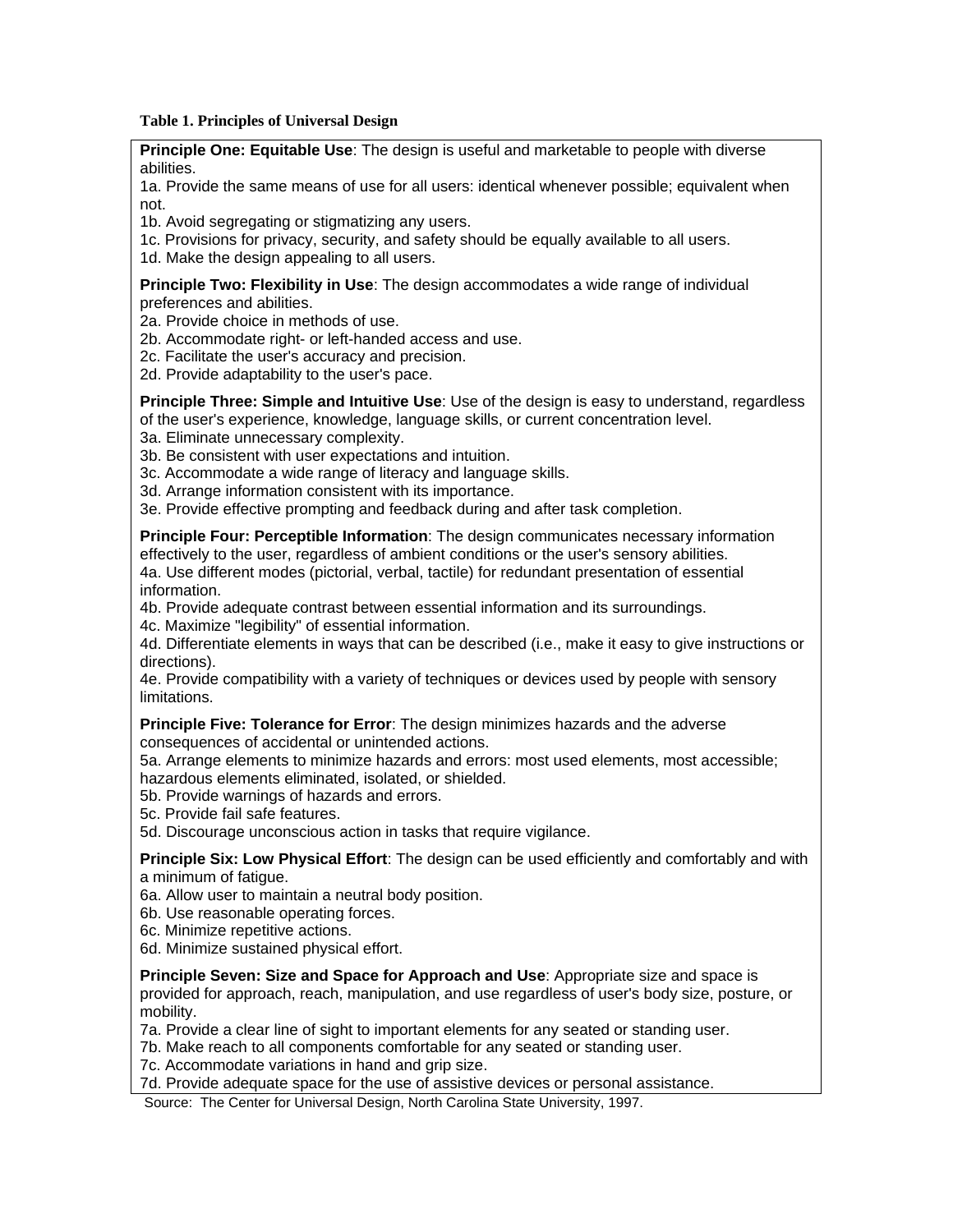In developing principles of universal design, the group recognized that the ultimate objective of universal design is to be as inclusive as possible. Still, it recognized that it is nearly impossible to design all things for all people. Mace (1998) verified this in his statement: "I'm not sure it's possible to create anything that's universally usable. It's not that there's a weakness in the term. We use that term because it's the most descriptive of what the goal is" (What is Universal Design? [3].

# **Application of Universal Design to Instruction**

No matter how well a test is designed, or what media are used for administration, students who have not had an opportunity to learn the material tested will perform poorly. According to the National Research Council (1999), "High standards cannot be established and maintained merely by imposing them on students" (p. 5). Students need access to the information tested in order to have a fair chance at performing well. Abedi, Hofstetter, Baker, and Lord (2001) found large significant differences in both reading and math performance of students at different schools and of students taught by different teachers. According to Heubert (2002), "Many teachers are not yet teaching students the full range of knowledge and skills that state tests measure, and the gap is probably greatest for students with disabilities, minority students, and English-language learners" (p. 16).

Universally designed instruction provides a way to establish optimal conditions for learning for all students. The goal is not to standardize instruction, but to provide opportunities for maximum access and high expectations for learning for each student, in light of his or her unique characteristics (Meyer & O'Neill, 2000). According to Heubert (2002), "Students with disabilities and minority students are often the victims of low expectations and weak instruction, and stand to benefit from efforts to provide high-quality instruction for all students" (p. 1). This is consistent with the standards movement in American public education, in which the goal is "to enable all students to attain high levels of academic achievement" (Heubert, p. 2).

A first attempt to clarify the meaning of universally designed instruction occurred in 1997 when a stakeholder meeting was convened on the topic. A report on the meeting provided a definition of universal design in learning, and suggested implications for universally designed instruction:

In terms of learning, universal design means the design of instructional materials and activities that makes the learning goals achievable by individuals with wide differences in their abilities to see, hear, speak, move, read, write, understand English, attend, organize, engage, and remember. Universal design for learning is achieved by means of flexible curricular materials and activities that provide alternatives for students with differing abilities. These alternatives are built into the instructional design and operating systems of educational materials – they are not added on afterthe-fact (ERIC/OSEP, 1998, ¶ 3).

The importance of these concepts is reflected in the establishment of the National Center on Accessing the General Curriculum by the Office of Special Education Programs. This center is working toward universally designed instruction through the electronic use of digital text, one avenue to providing a variety of accommodations without external changes in materials or procedures (see Center for Applied Research – CAST, 2001).

# **Application of Universal Design to Assessment**

Universal design applied to instruction is likely to advance the need for universally designed assessments. Yet, other factors are also heightening this need. A major impetus is the difficulty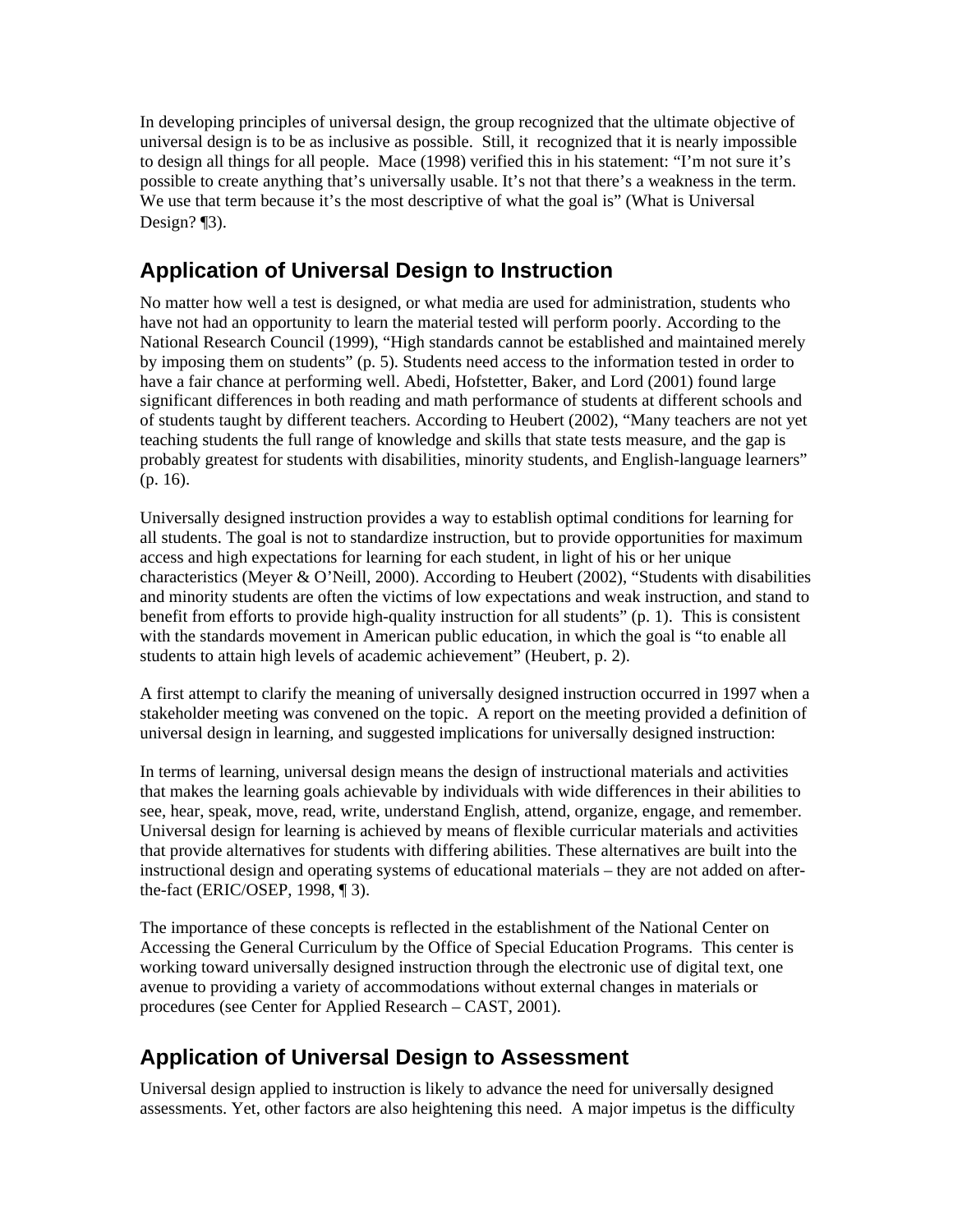that states and districts are having in attempting to retrofit existing tests to be more inclusive. It seems clear that this difficulty will be eliminated or reduced if tests are developed from the beginning to be inclusive of all students.

 "Universally designed assessments" are designed and developed from the beginning to allow participation of the widest possible range of students, and to result in valid inferences about performance for all students who participate in the assessment. Universally designed assessments add a dimension of fairness to the testing process. According to the National Research Council (1999), "fairness, like validity, cannot be properly addressed as an afterthought once the test has been developed, administered, and used. It must be confronted throughout the interconnected phases of the testing process, from test design and development to administration, scoring, interpretation, and use" (p. 81). The Standards for Educational and Psychological Testing (AERA, APA, NCME, 1999) also address this need by requiring that "all examinees be given a comparable opportunity to demonstrate their standing on the construct(s) the test is intended to measure. Just treatment also includes such factors as appropriate testing conditions and equal opportunity to become familiar with the test format, practice materials, and so forth... Fairness also requires that all examinees be afforded appropriate testing conditions" (p. 74).

 the population to be tested, and that testing results should not be affected by disability, gender, Universally designed assessments are based on the premise that each child in school is a part of race, or English language ability. Universally designed assessments are not intended to eliminate individualization, but they may reduce the need for accommodations and various alternative assessments by eliminating access barriers associated with the tests themselves.

### **Elements of Universally Designed Assessments**

The elements of universally designed assessments discussed here were derived from a review of literature on universal design, assessment and instructional design, and research on topics such as assessment accommodations and student test taking. Many of these elements have been applied in various forms by test developers who are continually working on increasing assessment validity, and some reflect widely accepted principles in the field of measurement. According to the National Research Council (1999), "research and development in the field of educational testing is continually experimenting with new modes, formats, and technologies" (p. 202).

All of the elements identified here will undergo further refinement and development as they are addressed within assessment design. These elements are:

- 1. Inclusive assessment population
- 2. Precisely defined constructs
- 3. Accessible, non-biased items
- 4. Amenable to accommodations
- 5. Simple, clear, and intuitive instructions and procedures
- 6. Maximum readability and comprehensibility 7. Maximum legibility
-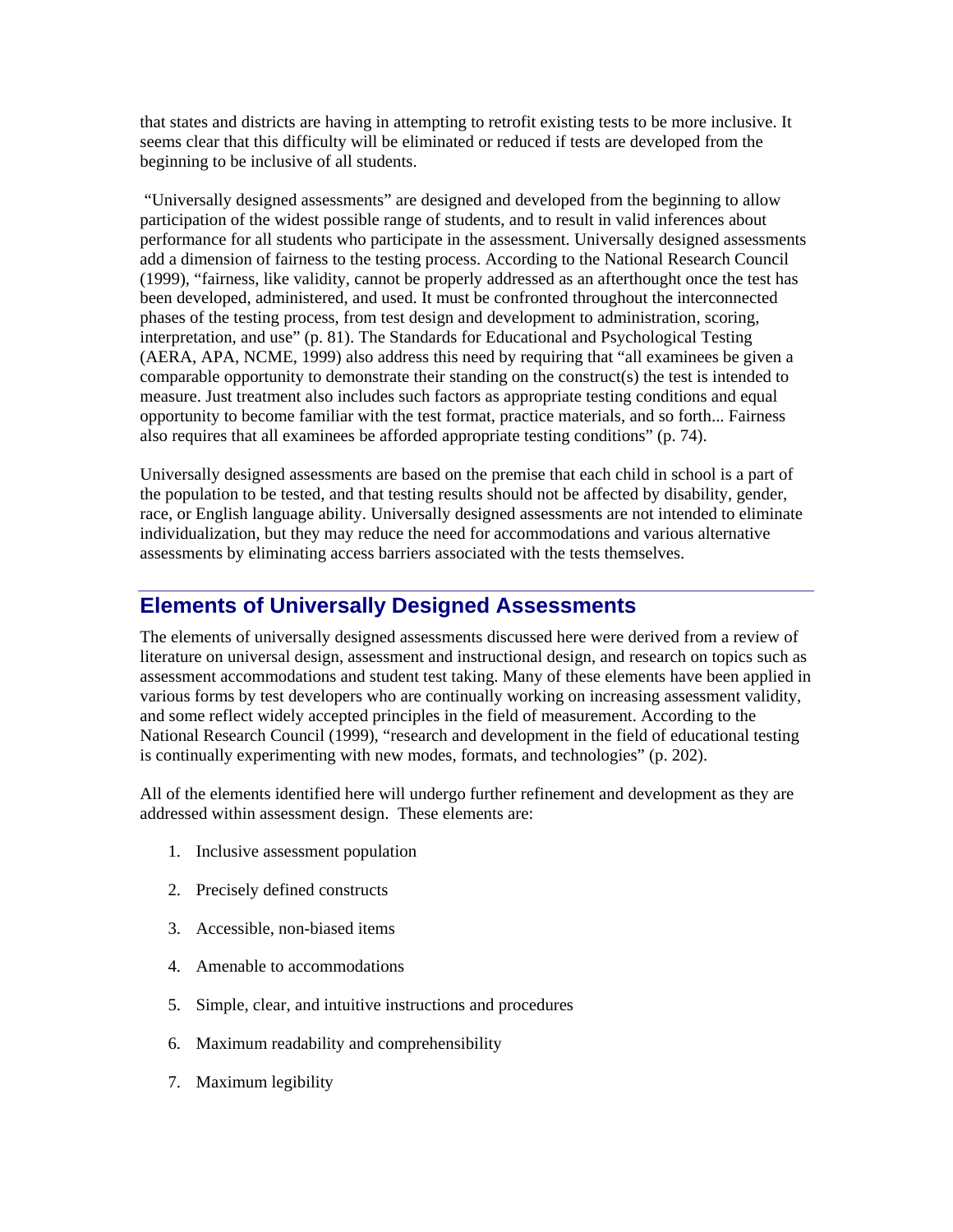These elements flow from the principles of universal design originally proposed by the Center for Universal Design, although there is not a one-to-one correspondence and in some cases a principle is reflected in all of the elements. Some of the relationships between the principles and elements are shown in Table 2.

| Table 2. Relationship Between Principles of Universal Design and Elements of Universally Designed |  |
|---------------------------------------------------------------------------------------------------|--|
| <b>Assessments</b>                                                                                |  |

| <b>Universal Design Principle</b>                                                                                                                                                         | <b>Elements of Universally Designed Assessments</b>                                                                                                                                                     |  |
|-------------------------------------------------------------------------------------------------------------------------------------------------------------------------------------------|---------------------------------------------------------------------------------------------------------------------------------------------------------------------------------------------------------|--|
| Equitable $Use - design$ is useful and<br>marketable to people with diverse abilities.                                                                                                    | Reflected in all elements.                                                                                                                                                                              |  |
| Flexibility in Use - design accommodates a<br>wide range of individual preferences and<br>abilities.                                                                                      | Especially reflected in elements #1 (inclusive assessment<br>population), #3 (accessible, non-biased items), #4<br>(amenable to accommodations), and #6 (maximum<br>readability and comprehensibility). |  |
| Simple and Intuitive Use - design is easy to<br>understand, regardless of user's experience,<br>knowledge, language skills, or current<br>concentration level.                            | Especially reflected in elements #5 (simple, clear, intuitive<br>instructions and procedures), #6 (maximum readability and<br>comprehensibility), and #7 (maximum legibility).                          |  |
| Perceptible Information - design<br>communicates necessary information<br>effectively to the user, regardless of ambient<br>conditions or the user's sensory abilities.                   | Especially reflected in elements #4 (amenable to<br>accommodations), #5 (simple, clear, intuitive instructions<br>and procedures), and #7 (maximum legibility).                                         |  |
| Tolerance for Error - design can be used<br>efficiently and comfortably and with a minimum<br>of fatigue.                                                                                 | Reflected in elements #2 (precisely defined constructs)<br>and #5 (simple, clear, intuitive instructions and<br>procedures).                                                                            |  |
| Low Physical Effort - design can be used<br>effieicntly and comfortably and with a minimum<br>of fatigue.                                                                                 | Primarily reflected in element #7 (maximum legibility).                                                                                                                                                 |  |
| Size and Space for Approach and Use -<br>appropriate size and space is provided for<br>approach, reach, manipulation, and use<br>regardless of user's body size, posture, or<br>mobility. | Primarily reflected in elements #4 (amenable to<br>accommodations), and #7 (maximum legibility).                                                                                                        |  |

### **Element #1. Inclusive Assessment Population**

When assessments are first conceptualized, they need to be thought of in the context of the entire population of who will be assessed (AERA, APA, NCME, 1999; National Research Council, 1999). It is sometimes appropriate to limit the population to be included in a test (e.g., a placement test or a selection test), but this is not true for assessments designed for public educational accountability, or for measuring the performance of public schools or conferring benefits that should be generally available to all students. For those assessments, the target population needs to include every student. Assessments need to be responsive to growing demands – increased diversity, increased inclusion of all types of students in the general curriculum, and increased emphasis and commitment to serve and be accountable for *all* students.

The first principle of universal design (Center for Universal Design, 1997) requires equitable use. When applied to large scale assessment, this principle requires opportunities for the participation of all students, no matter what their cognitive abilities, cultural backgrounds, or linguistic backgrounds. Assessments need to measure the performance of students with a wide range of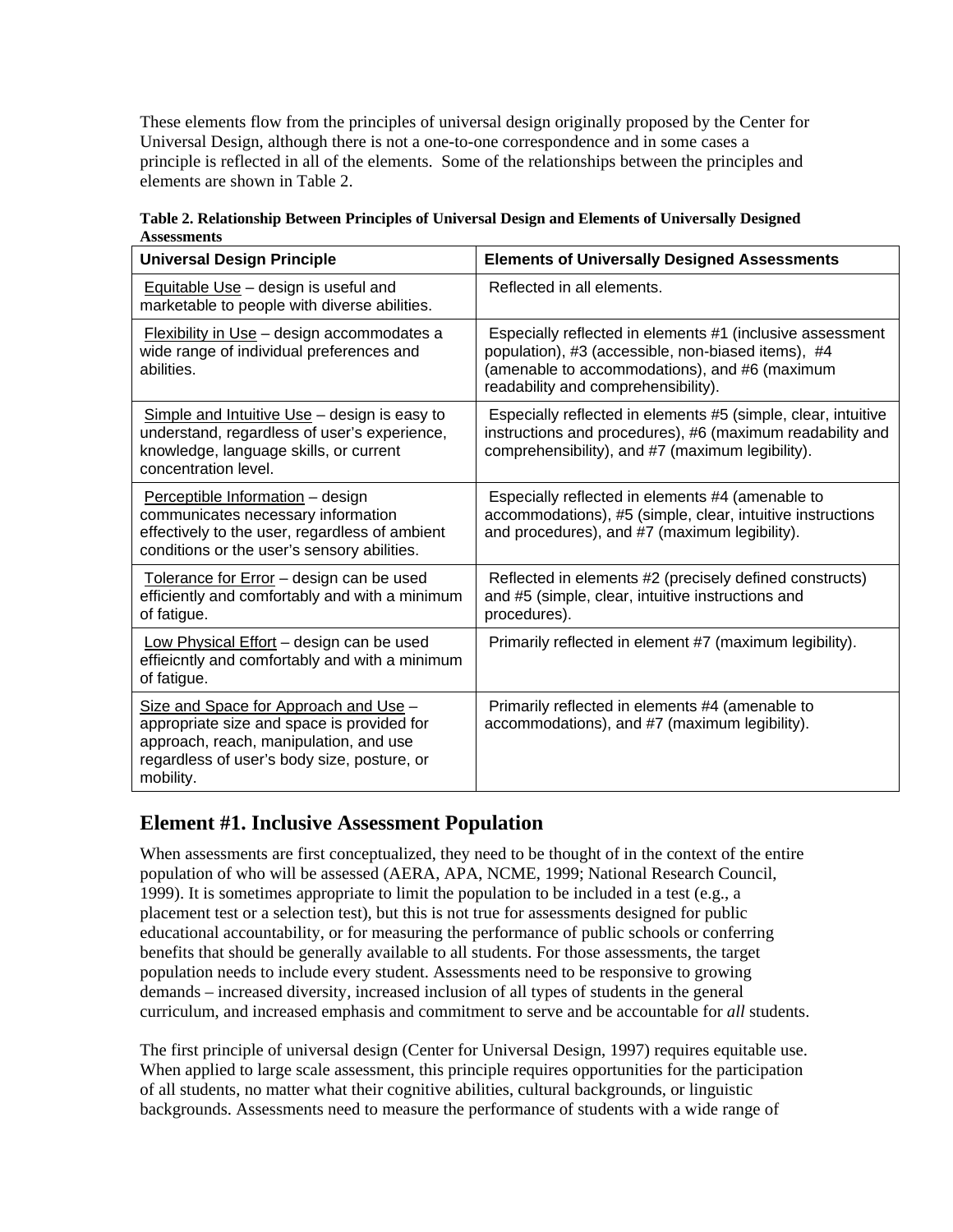abilities and skill repertoires, ensuring that students with diverse learning needs receive opportunities to demonstrate competence on the same content.

This does not mean that standards should be relaxed or that contructs to be measured should be changed. Items on a universally-designed standards-based assessment must be aligned to the content and achievement standards with the same depth and breadth of coverage, and the same cognitive complexity as the standards specify. The emphasis can be on accessibility using different formats, technologies, and designs to include all students. It must be clear right from the beginning that in order to be equitable, assessments need to measure the achievement of all students on the same standards. In 1993, Algozzine argued that the principles of "full inclusion" be applied to assessment by avoiding practices that create separation among groups.

A clear implication of Element #1 is that field-tests should sample every type of student expected to participate in the final assessment administration, including students with a wide range of disabilities, students with limited English proficiency, and students across racial, ethnic, and socioeconomic lines. Checking field-test items with a broad range of students will not only help determine whether items are unclear, misleading, or inaccessible for certain groups of students, but will help assure that assessment procedures are applied to all students when the assessment is fully implemented. In order to develop solid item statistics, an additional important step in test development is the use of pilots to gain information about item functioning at a relatively small cost. Pilots should be used with subgroups of interest, to allow item refinement before proceeding to a field-test. This will also improve the likelihood that the items will survive a field-test.

### **Element #2. Precisely Defined Constructs**

An important function of well-designed assessments is that they measure what they actually intend to measure. According to Popham and Lindheim (1980), "a test development project begins with a careful consideration of the skills or attitudinal characteristics proposed for measurement" (p. 3). Just as universally designed architecture removes physical, sensory, and cognitive barriers to all types of people in public and private structures, universally designed assessments remove all non-construct-oriented cognitive, sensory, emotional, and physical barriers. This is referred to as construct-irrelevant variance, "the degree to which test scores are affected by processes that are extraneous to its intended construct" (AERA, APA, NCME, 1999).

Recently, much controversy has surrounded the question of whether the use of particular accommodations invalidates the measurement of the constructs that a test is designed to measure. For example, different groups may define reading comprehension differently. Some may define it as constructing meaning from written text, while others may have a broader construct targeting comprehension and not how the information is obtained. The argument for the latter is especially provocative for students who are visually impaired. With fewer students learning Braille, more students use technological devices that read text. It could be argued that this is the only way for these students to comprehend meaning from text.

Resolution of such issues is hampered by the lack of a clear, generally accepted definition of the construct the test is designed to measure. Because scores on state tests often influence highstakes decisions about whether a student will be promoted to the next grade or can graduate from high school, the need for clearly defined constructs is more critical than ever. And, once these constructs are defined, they need to be available to people who make decisions about how tests can be administered.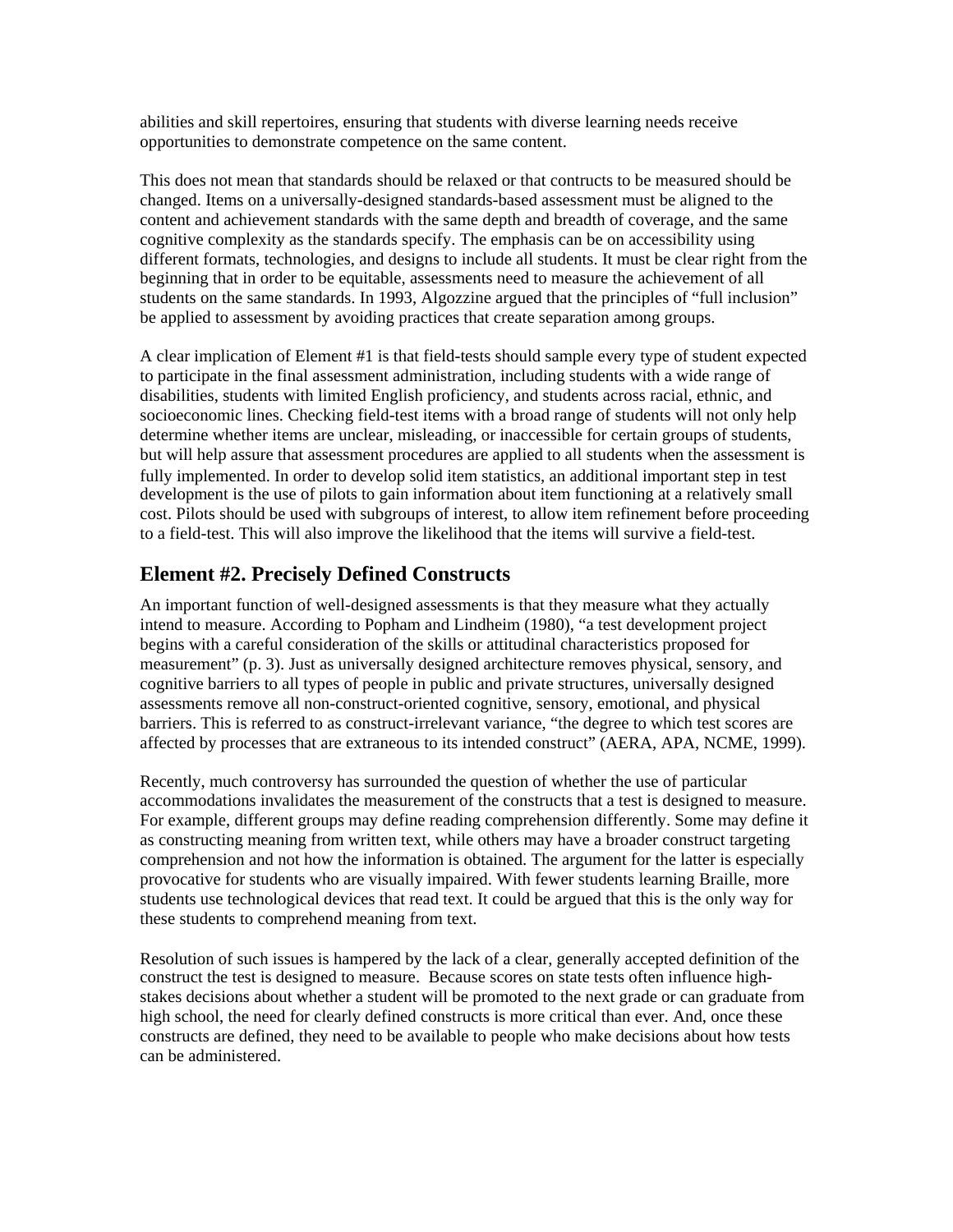Another common test construct controversy relates to the reading skills required on mathematics assessments. Several research studies have found that students with reading difficulties scored *higher* on math tests when questions were read to them (Calhoun, Fuchs, & Hamlett, 2000; Harker & Feldt, 1993; Koretz, 1997; Tindal, Heath, Hollenbeck, Almond, & Harniss, 1998). This finding implies that the reading requirements of a mathematics assessment may prevent students with marginal reading ability from demonstrating their competency in math. However, problemsolving items tend to require substantial reading. Math educators have mixed feelings about these items and their reading loads. Shorrocks-Taylor and Hargreaves (1999) suggested that the language used in questions on tests that assess subjects other than language become as "transparent" or simplified as possible so that the mathematical demands become clear for most of the students tested. Though these researchers found little mention of the language dimension of testing in the assessment literature, this has been a major concern of test developers for some time.

#### **Element #3. Accessible, Non-Biased Items**

According to the Standards for Educational and Psychological Testing (AERA, APA, NCME, 1999), "the quality of the items is usually ascertained through item review procedures and pilot testing. Items are reviewed for content quality, clarity and lack of ambiguity. Items sometimes are reviewed for sensitivity to gender or cultural issues" (p. 39). According to the National Research Council (1999), bias arises when:

Deficiencies in the test itself result in different meanings for scores earned by members of different identifiable subgroups. For example, a test intended to measure verbal reasoning should include words in general use, not words and expressions associated with, for example, particular cultures or locations, as this might unfairly advantage test takers from these cultural or geographical groups. (p. 78)

Kopriva (2000) describes a process for incorporating accessibility as a primary dimension of test specifications. In this process, the dimensions of breadth, depth, and accessibility are considered collectively in the development of tests and test items, making it possible for accessibility to be woven into the fabric of the test, rather than being added after the fact.

One way to reduce bias is to research whether any items are more difficult for students from particular subpopulations. This can be accomplished through the administration of a field-test that can help determine item difficulty and "ability to discriminate among test takers of different standing on the scale" (AERA, APA, NCME, 1999, p. 39). In order to evaluate the quality of the items, studies of differential item functioning (DIF) are often conducted by test developers. Differential Item Functioning occurs when students equated on relevant ability but representing different groups do not have the same probability of responding correctly to test items. DIF is usually investigated by comparing item difficulty. DIF analysis has traditionally been used to detect the differential function of an item according to group identity (e.g., race, gender, disability). Willingham (1988) refers to "comparable validity," defined as a test's ability to yield comparable scores from person to person, subpopulation to subpopulation, and setting to setting. Item response theory (IRT) is used to predict a student's probability of answering an item correctly.

Potentially biasing elements are defined by Popham and Lindheim (1980) as "anything in an item that could potentially advantage or disadvantage any subgroup of examinees within the populations to be tested" (p. 6). Popham (2001, p. 93) lists sample questions that could be asked to avoid potential bias: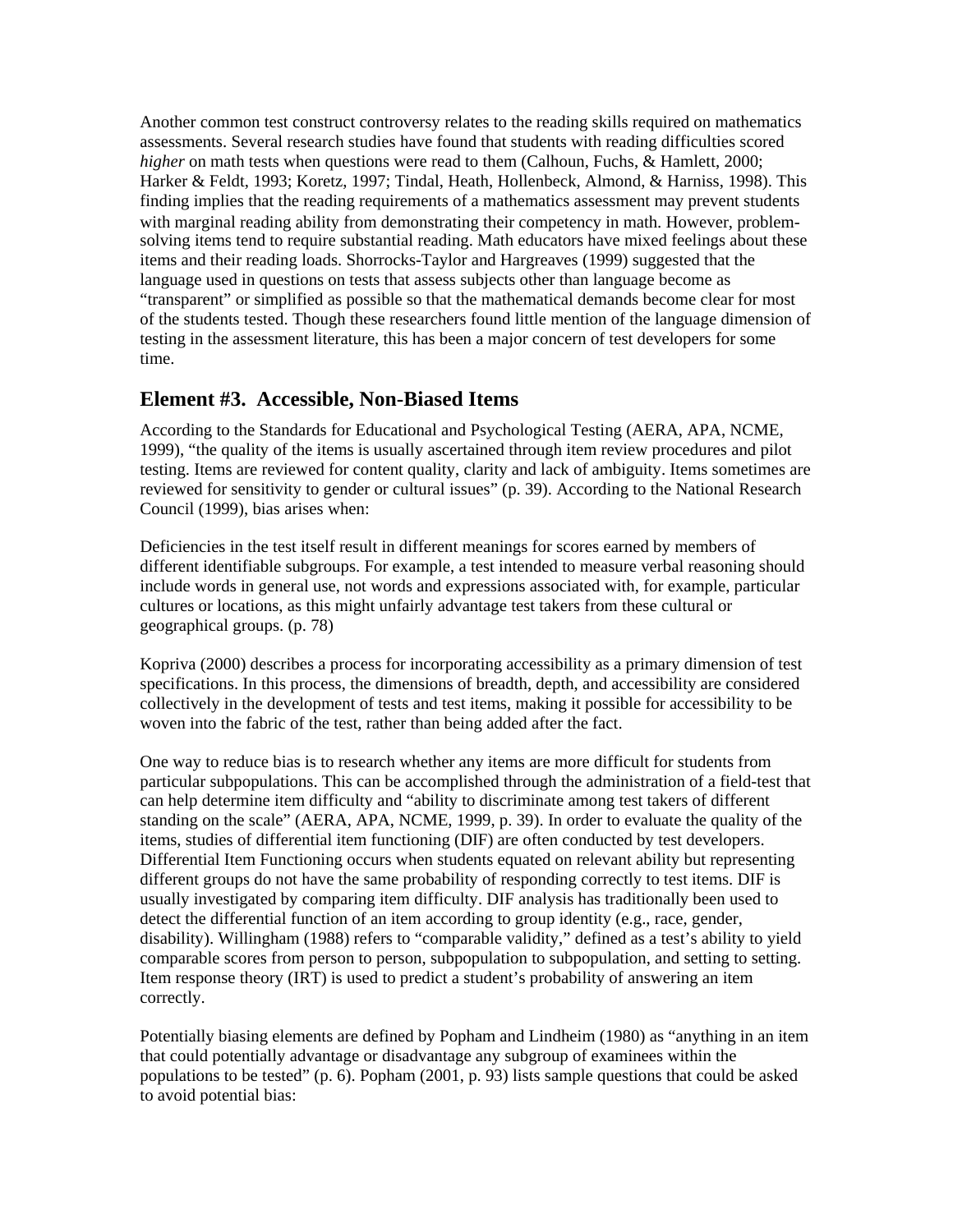- *Curricular congruence*. Would a student's response to this item, along with others, contribute to a valid determination of whether the student has mastered the specific content standards the item is supposed to be measuring?
- *Instructional sensitivity*. If a teacher is, with reasonable effectiveness, attempting to promote students' mastery of the content standard that this item is supposed to measure, is it likely that most of the teacher's students will be able to answer the item correctly?
- *Out-of-school factors*. Is this item essentially free of content that would make a student's socioeconomic status or inherited academic aptitudes the dominant influence on how the student will respond?
- *Bias*. Is this item free of content that might offend or unfairly penalize students because of personal characteristics such as race, gender, ethnicity, [disability,] or socioeconomic status?

There are gray areas of potential bias affected by varying experience. The distinction between deficiencies due to inexperience because of sensory or physical disabilities or instruction-related deficiencies is not clear-cut. The test score "may accurately reflect what the test taker knows and can do, but low scores may have resulted in part from not having had the opportunity to learn the material tested as well as from having had the opportunity and having failed to learn" (AERA, APA, NCME, 1999, p. 76).

It is important not to excuse children with sensory deficits from the academic expectations held for all other children. For example, emphasis on verbal communication that is typical in instruction for deaf students may leave less time for attention to academic content standards. Poor performance on assessments may reveal instructional deficiencies, and would not necessarily indicate item bias. The focus for these students should be on changing instructional practice, thereby giving them opportunities to master important skills and knowledge.

Many states have "sensitivity" or "bias" review panels for their assessments, although most of these do not include a disability or limited English proficiency representative. A review panel made up of people who are trained and knowledgeable in the issues for each of the student subgroups should be invited to screen potential items (Allen, Bulla, Goodman, Henderson, Skutchan, Willis, & Scott, in press; Geisinger & Carlson, 1992; Popham, 2001; Popham & Lindheim, 1980). The purpose of sensitivity/bias reviews is to be sure no child has an advantage or disadvantage because of the presentation or content of an item, which would invalidate that item's contribution to a test score. The item pool should be large enough so that a bias review committee has the flexibility to recommend the elimination of items that appear to be biased. Any items that are biased against particular populations should be replaced or changed to eliminate bias. Careful item development and a full bias review improve the validity of test results.

Kopriva (2000, pp. 67-68), in her discussion of accuracy in testing students with limited English proficiency, recommends the following elements of an expanded bias review:

- Bias reviews provide an opportunity for a wider range of special needs educators and other educational stakeholders to have input throughout the test development process.
- In addition to reviewing test items for offensive content, bias reviews provide an excellent opportunity for test developers and publishers to receive guidance about test formats, working, rubrics, non-text item accessibility, and administration and response conditions.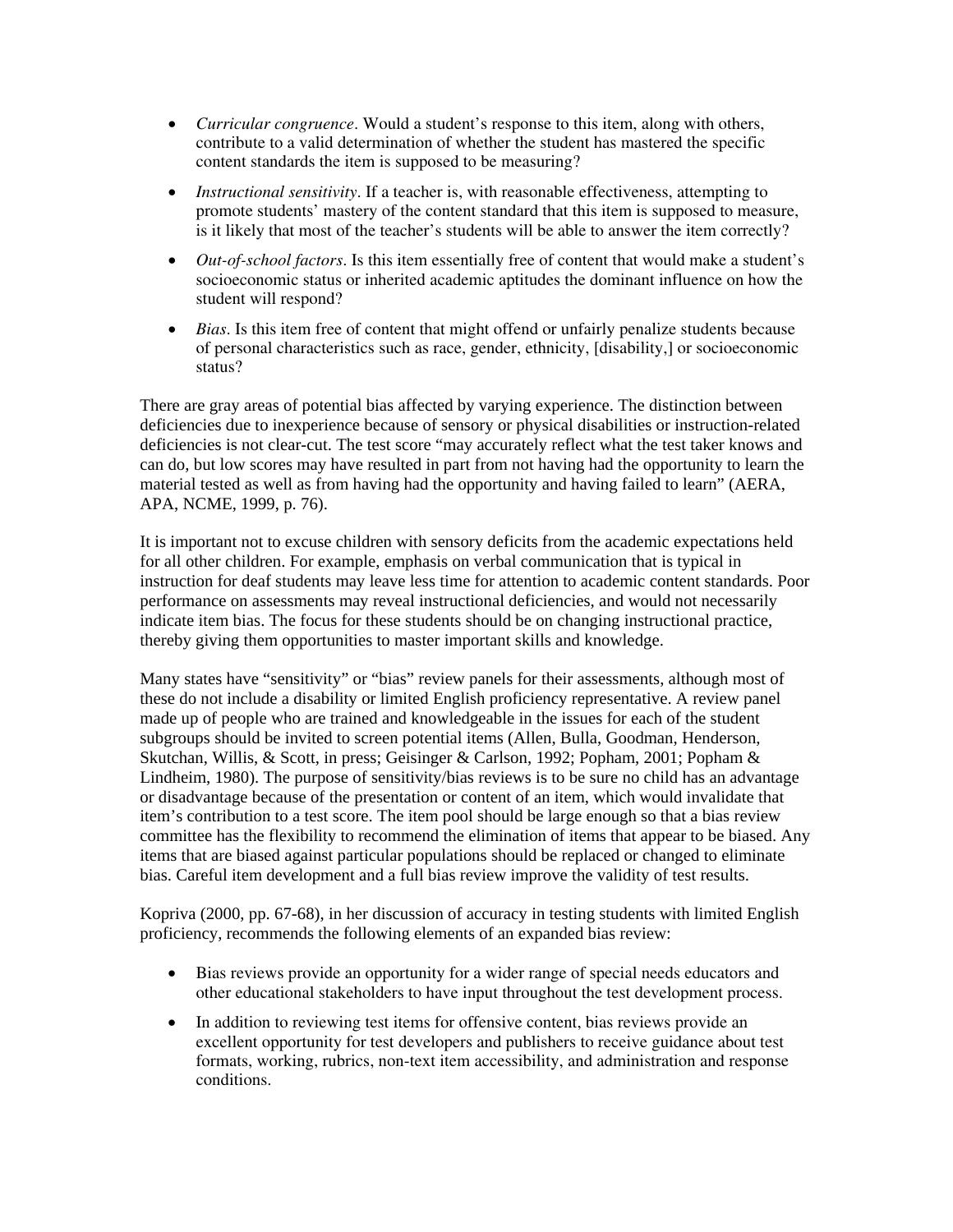- Participants should be briefed on all steps taken to ensure accessibility throughout the development and implementation process.
- Publishers need to allocate sufficient time for a thorough, item-by-item review of materials.
- Participants should be able to review mock-ups of some of the assessments to get an idea of layout and presentation, and assess whether these are sufficient.

These elements clearly apply to other populations as well as to English language learners.

#### **Element #4. Amenable to Accommodations**

Accommodations have been used to increase access to assessments. Accommodations, which are changes in the way a test is presented or responded to, generally may be used only for students with disabilities and English language learners. Unfortunately, assessment accommodations produce some very complex assessment issues. In addition, there is a great deal of controversy about the "fairness" of some test accommodations, about which students should have access to these accommodations, and about how decisions are made. Research to validate the use of standard and non-standard accommodations is growing, but is difficult to conduct and has yet to provide conclusive evidence about the influence of many accommodations on test scores (Bielinski & Sheinker, 2001; Thompson, Blount, & Thurlow, 2002; Thurlow & Bolt, 2001; Tindal & Fuchs, 1999). Different research studies sometimes produce contradictory findings on the same accommodations (e.g., Hollenbeck, Tindal, Harniss, & Almond, 1999; Russell & Haney, 1997). The absence of clear research evidence means that opinion and expert judgment are the primary basis for decisions about which accommodations are allowable and which, if used, invalidate test scores. As a result, there is little consistency in accommodation policies among states (Thurlow, Lazarus, Thompson, & Robey, 2002).

As a result of issues surrounding assessment accommodations, some students with disabilities have been partially or fully excluded from the benefits associated with participation in large scale assessments. For example, some student assessment scores have been excluded from reports or accountability measures, or controversial procedures such as "out-of-level" testing (i.e., testing students at a grade level lower than the one in which they are enrolled) have been employed. These consequences are significant because they tend to result in these students also being excluded from the benefits of standards-based reforms and instruction.

Even though items on universally designed assessments will be accessible for most students, there will still be some students who continue to need accommodations. The goal of universal design in such cases is to facilitate the use of the appropriate accommodations and to reduce threats to validity and comparability of scores. For example, the use of Braille as an accommodation will be facilitated if the following features are avoided in the design of the test:

- Use of construct irrelevant graphs or pictures
- Use of vertical or diagonal text
- Keys and legends located to the left or bottom of the item, where they are more difficult to locate in Braille formats
- Items that depend on reading of graphic representations (such as blueprints, furniture in a room) that do not also have verbal/textual descriptions that can be translated into Braille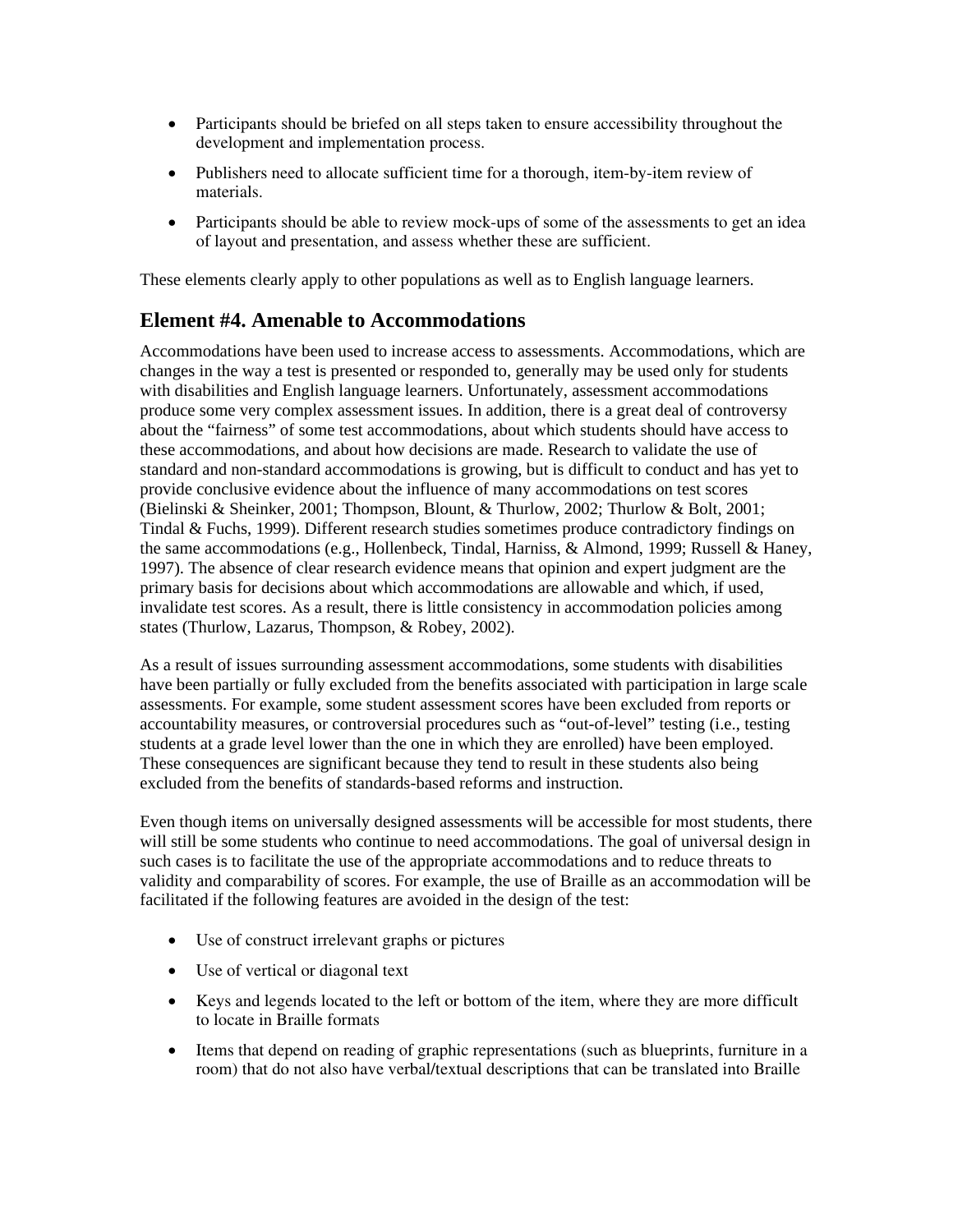• Items that include distracting or purely decorative pictures, which draw attention away from the item content

These features are also relevant for students with visual disabilities who do not use Braille, and possibly also for many students for whom visual features may create distractions.

Tests can be designed for compatibility with other accommodations as well. For example, two common accommodations are the provision of extended time and the provision of extra breaks in the testing session. These accommodations are more compatible with tests that are not timed and that can be easily broken into brief sessions without compromising validity or security. Performance items that require the use of manipulatives can be more amenable to accommodations if alternate response modes are designed from the beginning and included in field-tests.

#### **Element #5. Simple, Clear, and Intuitive Instructions and Procedures**

Assessment instructions and procedures need to be easy to understand, regardless of a student's experience, knowledge, language skills, or current concentration level. Instructions need to be in simple, clear, consistent, and understandable language, so that "test takers can respond to a task in the manner that the test developer intended" (AERA, APA, NCME, 1999, p. 47). For example, a student asked to circle a letter in one section should not be required to cross out the letter in the next section. Numbered paragraphs on reading comprehension tests allow more efficient location of a particular passage.

Instructions in complex language invalidate a test taken by students who cannot understand how they need to respond (ADDA, 2001; Elliott, 1999; Willingham, Ragosta, Bennett, Braun, Rock & Powers, 1988). Some questions to ask when designing assessment instructions that are simple to use are: Will it be possible for all students to work independently throughout this test? Are directions easy to follow? (Tindal & Fuchs, 1999). Grise, Beattie, and Algozzine (1982) found that providing at least one example for each set of items to be tested had positive effects on students. Multiple standardized explanations of instructions could be included with a test. Practice materials may also be helpful. According to the Standards for Educational and Psychological Testing (AERA, APA, NCME, 1999, p. 47):

When appropriate, sample material, practice or sample questions, criteria for scoring, and a representative item identified with each major area in the test's classification or domain should be provided to the test takers prior to the administration of the test or included in the testing material as part of the standard administration instructions.

Guidelines and procedures for test administration also need to be "presented with sufficient clarity and emphasis so that it is possible for others to replicate adequately the administration conditions under which the data on reliability and validity, and, where appropriate, norms were obtained" (AERA, APA, NCME, 1999, p. 47).

#### **Element #6. Maximum Readability and Comprehensibility**

Readability is defined by Rakow and Gee (1987) as "an estimate of probability of comprehension by a particular group" (p. 28). Readability is often calculated by considering sentence length and number of difficult words, under the assumption that shorter sentences and easier words make text more readable. Formulas for estimating the readability of continuous text may be inappropriate for single sentence questions or answer choices (Popham & Lindheim, 1980; Rakow & Gee, 1987). Important features of text, such as logical organization of ideas and clarity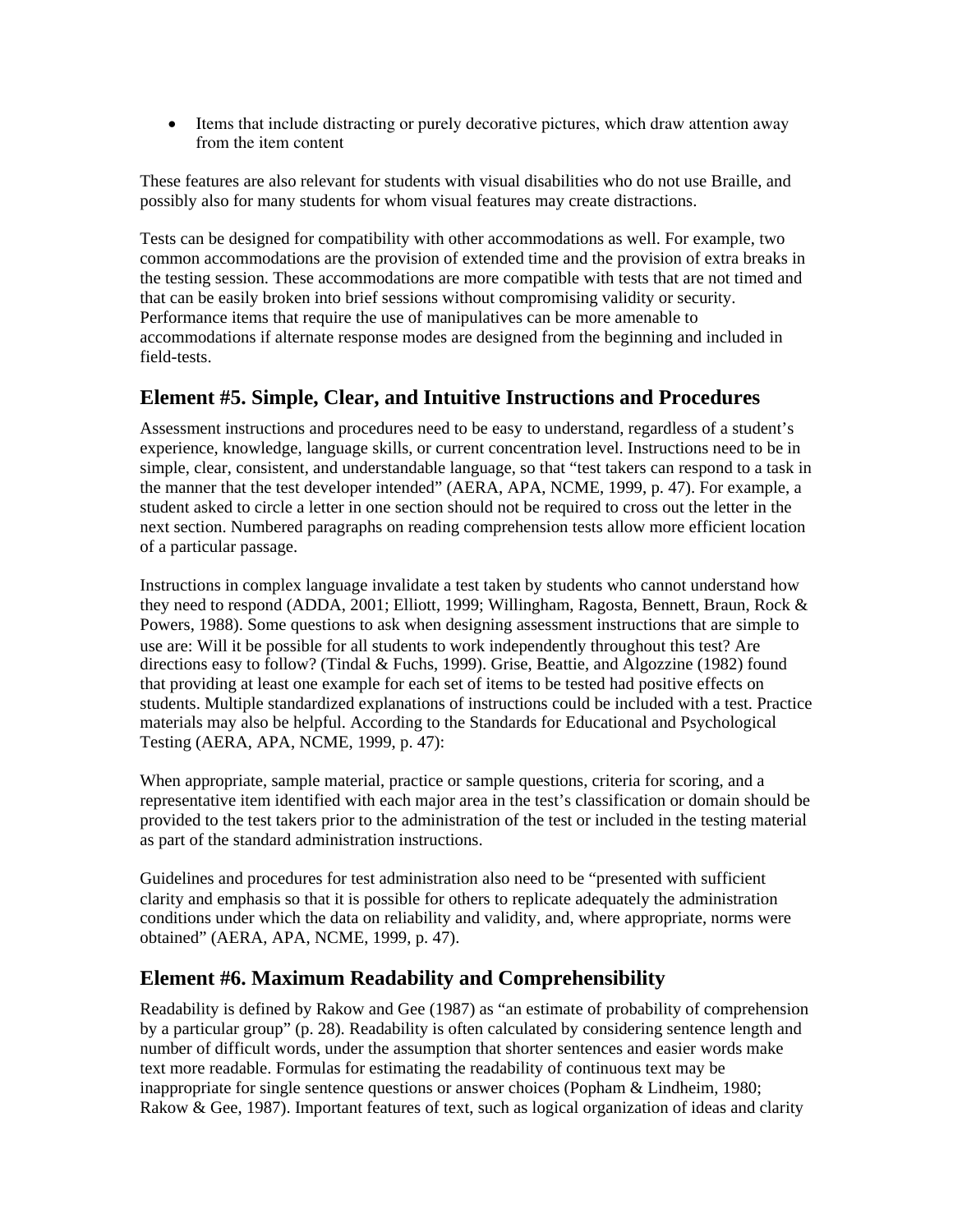of sentence structures are not accounted for in readability formulas. It is possible to write a disorganized text, full of incomprehensible sentences and still obtain a good readability score. Further, dividing long sentences into shorter sentences and substituting familiar words for less familiar words can sometimes make a text more difficult to understand (Anderson, Hiebert, Scott, & Wilkinson, 1985). Lexiles, where text is scaled according to the vocabulary and linguistic difficulty, provide a way of psychometrically judging the difficulty level of text, and might provide a way to gauge readability more accurately (Hanson et al., 1998).

Readability is affected by "students' previous experiences, achievement, and interests, and by text features such as word and sentence difficulty, organization of materials, and format" (Rakow & Gee, 1987, p. 28). Gaster and Clark (1995) recommended these readability guidelines for all print materials:

- • Use simple, clear, commonly used words, eliminating any unnecessary words.
- When technical terms must be used, they should be clearly defined.
- Compound complex sentences should be broken down into several short sentences, stating the most important ideas first.
- Introduce one idea, fact, or process at a time; then develop the ideas logically.
- All noun-pronoun relationships should be made clear.
- When time and setting are important to the sentence, place them at the beginning of the sentence.
- When presenting instructions, sequence steps in the exact order of occurrence.
- If processes are being described, they should be simply illustrated, labeled, and placed close to the text they support.

Rakow and Gee expressed concern that the readability of tests is especially important for large scale tests such as the National Assessment of Educational Progress (NAEP) science exam: "Unless you have worded your test items so students are sure to understand what you are asking them, you may be challenging their reading ability rather than their grasp of scientific concepts" (p. 28). As a result of this concern, Rakow and Gee developed a checklist to use as a guide for minimizing readability problems in test items (see Table 3). According to Popham and Lindheim (1980), "It is often desirable to limit the number of words and the grammatical complexity of the test materials, as well as the level of difficulty of the individual words themselves" (p. 4). However, it is important to clarify whether the "simplification" of vocabulary would affect the use of content specific words for mathematics, science, and social studies.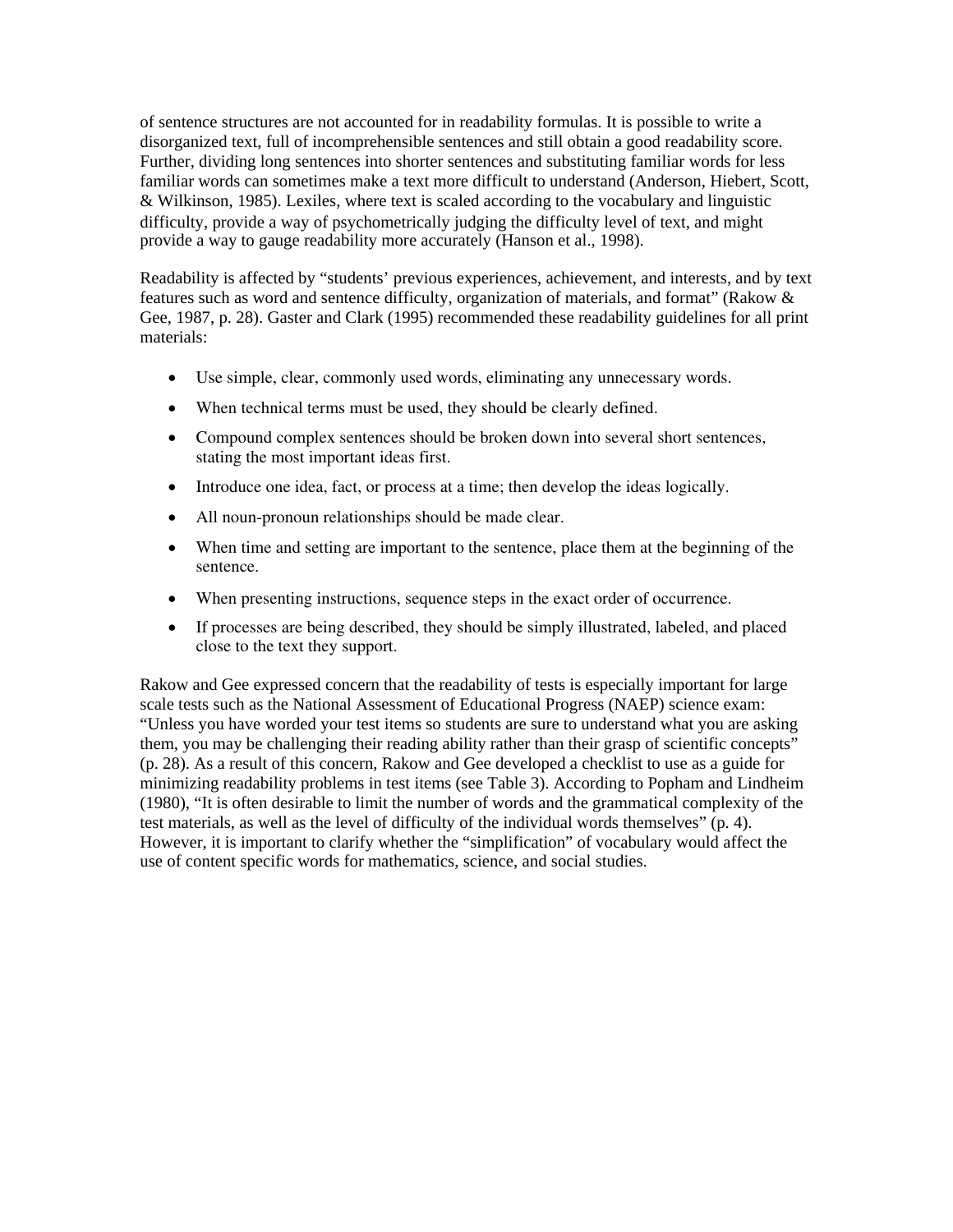#### **Table 3. Rakow and Gee's Test Item Readability Checklist**

- 1. Students would likely have the experiences and prior knowledge necessary to understand what thequestion calls for.
- 2. The vocabulary is appropriate for the intended grade level.
- 3. Sentence complexity is appropriate for the intended grade level.
- 4. Definitions and examples are clear and understandable.
- 5. The required reasoning skills are appropriate for the students' cognitive level.
- 6. Relationships are made clear through precise, logical connectives.
- 7. Content within items is clearly organized.
- 8. Graphs, illustrations, and other graphic aids facilitate comprehension.
- 9. The questions are clearly framed.
- 10. The content of items is of interest to the intended audience.

Source: Rakow & Gee, 1987.

It is critical to define the construct to be measured, and to use plain language when vocabulary level is not part of the construct being tested. Plain language approaches are now being studied by several researchers. A study of language accommodation on math assessments (Kiplinger, Haug, & Abedi, 2000) found that the performance of students on a mathematics assessment with high proportions of word problems was directly related to their proficiency in reading in English. Better performance of English language learners and other students who were not good readers resulted from the simplification of linguistic structures and the addition of a glossary for nonmathematics vocabulary. The results suggest that linguistic simplification or clarification of vocabulary on mathematics word problems can benefit virtually all students. Another study by Abedi, Hofstetter, Baker, and Lord (2001) found that a modified English accommodation on a math test enabled students with limited English proficiency to achieve scores that were comparable to those of non-LEP students.

"The successful performance on tests often depends on students' ability to read, decode, comprehend, and respond to written text" (Hanson, Hayes, Schriver, LeMahieu, & Brown, 1998, p.2). Many students may be "unfairly disadvantaged by achievement tests that place a heavy burden on reading skills." These researchers define "plain language" as "text-based language that is straightforward, concise, and uses everyday words to convey meaning. The goal of plain language editing strategies is to improve the comprehensibility of written text while preserving the essence of its message" (p. 2).

Universally designed assessments reduce the "verbal and organizational complexity of test items while preserving their essential content (i.e., the skills and concepts they were intended to measure)" (Hanson et al., 1998, p.2). The researchers believe that "a Plain Language approach to writing or revising test items in subjects like math and science will simultaneously reduce the language demands placed on students and thus, irrelevant score variance attributable to students' reading skills" (p.2). Brown (1999) lists strategies for plain language editing; these are presented in Table 4.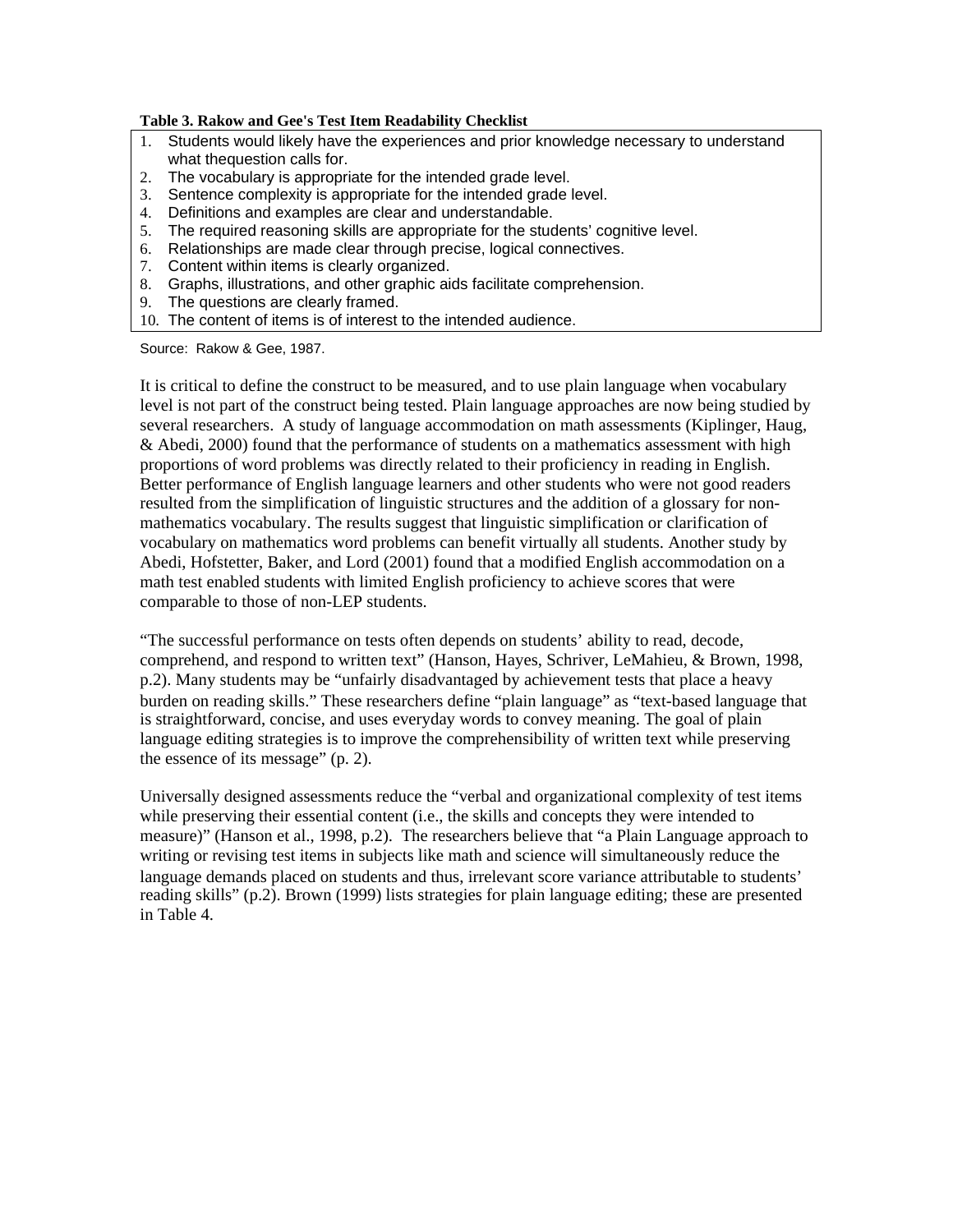| <b>Strategy</b>                                                               | <b>Description</b>                                                                                                                                                                                                                         |
|-------------------------------------------------------------------------------|--------------------------------------------------------------------------------------------------------------------------------------------------------------------------------------------------------------------------------------------|
| Reduce excessive length.                                                      | Reduce wordiness and remove irrelevant material. Where<br>possible, replace compound and complex sentences with simple<br>ones.                                                                                                            |
| Eliminate unusual or low frequency<br>words and replace with common<br>words. | For example, replace "utilize" with "use."                                                                                                                                                                                                 |
| Avoid ambiguous words.                                                        | For example, "crane" could be a bird or a piece of heavy<br>machinery.                                                                                                                                                                     |
| Avoid irregularly spelled words.                                              | For example, "trough" and "feign."                                                                                                                                                                                                         |
| Avoid proper names.                                                           | Replace proper names with simple, common names such as first<br>names.                                                                                                                                                                     |
| Avoid inconsistent naming and graphic<br>conventions.                         | Avoid multiple names for the same concept. Be consistent in the<br>use of typeface.                                                                                                                                                        |
| Avoid unclear signals about how to<br>direct attention.                       | Well-designed headings and graphic arrangement can convey<br>information about the relative importance of information and order<br>in which it should be considered. For example, phrases such as "in<br>the table below," can be helpful. |
| Mark all questions.                                                           | When asking more than one question, be sure that each is<br>specifically marked with a bullet, letter, number, or other obvious<br>graphic signal.                                                                                         |

#### **Table 4. Plain Language Editing Strategies**

Source: Brown, 1999.

In focus groups on assessment, Hanson (1997) found that both regular and special education teachers indicated that "the linguistic demands (i.e., decoding of vocabulary, comprehension of instructions, writing a response, etc.) of assessment situations often posed the greatest barrier to students' ability to demonstrate their knowledge of test mathematical concepts" (p. 15). A study by Brown (1999) reported that, for students who understood the content of a science test, the plain language version was better able to accurately assess their knowledge. However, for students who did not understand the content, the version made little if any difference in performance.

# **Element #7. Maximum Legibility**

Legibility refers to the capability of being deciphered with ease. The term may be applied to text, to various types of tables, figures, and illustrations, and to response formats. Each of these are very important aspects of legibility in assessments, and therefore are treated separately in this discussion.

**Legible Text**. Legible text is the physical appearance of text – the way shapes of letters and numbers enable people to read text "quickly, effortlessly, and with understanding" (Schriver, 1997, p. 252). Though a great deal of research has been conducted in this area, the personal opinions of editors often prevail (Bloodsworth, 1993; Tinker, 1963). Bias results from items that contain physical features that interfere with a student's focus on or understanding of the construct an item is intended to assess. Dimensions of legible text include contrast, type size, spacing, typeface, leading, justification, line length/width, and blank space (see Table 5).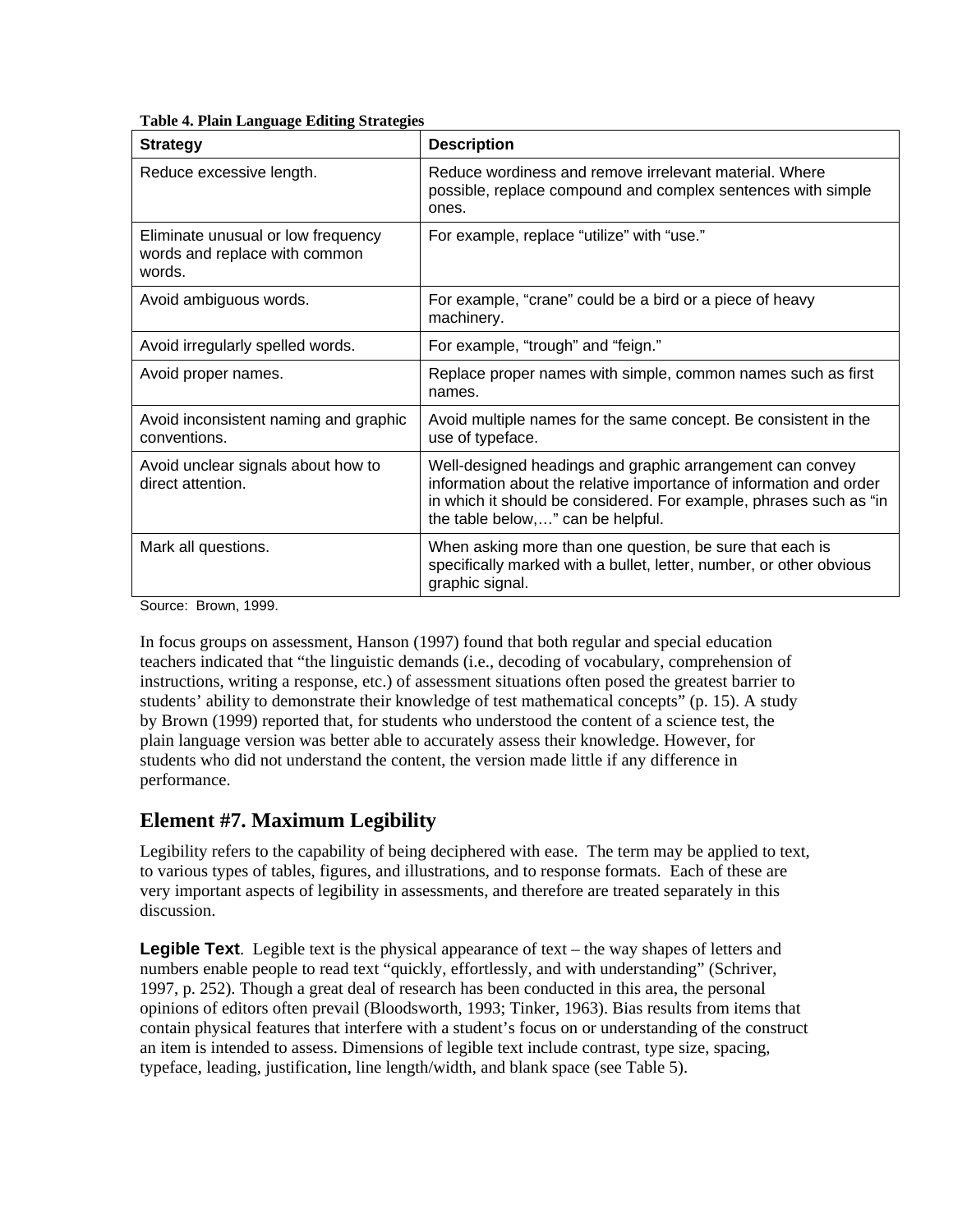#### **Table 5. Characteristics of Legible Text**

| <b>Dimension</b>                                                                                  | <b>Characteristics of Legible Text</b>                                                                                                                                                                                                                                                     |
|---------------------------------------------------------------------------------------------------|--------------------------------------------------------------------------------------------------------------------------------------------------------------------------------------------------------------------------------------------------------------------------------------------|
| <b>Contrast</b><br>(degree of<br>separation of<br>tones in print from<br>the background<br>paper) | White or glossy paper should be avoided to reduce glare (Menlove & Hammond,<br>1998). Blue paper should not be used.                                                                                                                                                                       |
|                                                                                                   | Black type on matte pastel or off-white paper is most favorable for both contrast and<br>eye strain (Arditi, 1999; Gaster & Clark, 1995).                                                                                                                                                  |
|                                                                                                   | Avoid gray scale and shading, particularly where pertinent information is provided.                                                                                                                                                                                                        |
| <b>Type Size</b><br>(standard<br>measuring unit for<br>type size is the<br>point)                 | The point sizes most often used are 10 and 12 point for documents to be read by<br>people with excellent vision reading in good light (Gaster & Clark, 1995).                                                                                                                              |
|                                                                                                   | Fourteen point type increases readability and can increase test scores for both<br>students with and without disabilities, compared to 12-point type (Fuchs, Fuchs,<br>Eaton, Hamlett, Binkley, & Crouch, 2000). Large print for students with vision<br>impairments is at least 18 point. |
|                                                                                                   | Type size for captions, footnotes, keys, and legends need to be at least 12 point<br>also.                                                                                                                                                                                                 |
|                                                                                                   | Larger type sizes are most effective for young students who are learning to read<br>and for students with visual difficulties (Hoerner, Salend, & Kay, 1997).                                                                                                                              |
|                                                                                                   | Large print is beneficial for reducing eye fatigue (Arditi, 1999).                                                                                                                                                                                                                         |
|                                                                                                   | The relationship between readability and point size is also dependent on the<br>typeface used (Gaster & Clark, 1995; Worden, 1991).                                                                                                                                                        |
| <b>Spacing</b><br>(the amount of<br>space between<br>each character)                              | Letters that are too close together are difficult for partially sighted readers. Spacing<br>needs to be wide between both letters and words (Gaster & Clark, 1995).                                                                                                                        |
|                                                                                                   | Fixed-space fonts seem to be more legible for some readers than proportional-<br>spaced fonts (Gaster & Clark, 1995).                                                                                                                                                                      |
| Leading<br>(the amount of<br>vertical space<br>between lines of<br>type)                          | Insufficient leading makes type blurry and gives the text a muddy look (Schriver,<br>1997).                                                                                                                                                                                                |
|                                                                                                   | Increased leading, or white space between lines of type makes a document more<br>readable for people with low vision (Gaster & Clark, 1995).                                                                                                                                               |
|                                                                                                   | Leading should be 25-30 percent of the point (font) size for maximum readability<br>(Arditi, 1999).                                                                                                                                                                                        |
|                                                                                                   | Leading alone does not make a difference in readability as much as the interaction<br>between point size, leading and line length (Worden, 1991).                                                                                                                                          |
|                                                                                                   | Suggestions for leading in relationship to type size:                                                                                                                                                                                                                                      |
|                                                                                                   | 12-point type needs between 2 and 4 points of leading.                                                                                                                                                                                                                                     |
|                                                                                                   | 14-point type needs between 3 and 6 points of leading.                                                                                                                                                                                                                                     |
|                                                                                                   | 16-point type needs between 4 and 6 points of leading.                                                                                                                                                                                                                                     |
|                                                                                                   | 18-point type needs between 5 and 6 points of leading (Fenton, 1996)                                                                                                                                                                                                                       |
| <b>Typeface</b><br>(characters,<br>punctuation, and<br>symbols that share<br>a common design)     | Standard typeface, using upper and lower case, is more readable than italic,<br>slanted, small caps, or all caps (Tinker, 1963).                                                                                                                                                           |
|                                                                                                   | Avoid font styles that are decorative or cursive. Standard serif or sans serif fonts<br>with easily recognizable characters are recommended.                                                                                                                                               |
|                                                                                                   | Text printed completely in capital letters is less legible than text printed completely<br>in lower-case, or normal mixed-case text (Carter, Dey & Meggs, 1985)                                                                                                                            |
|                                                                                                   | Italic is far less legible and is read considerably more slowly than regular lower case<br>(Worden, 1991).                                                                                                                                                                                 |
|                                                                                                   | Boldface is more visible than lower case if a change from the norm is needed<br>(Hartley, 1985).                                                                                                                                                                                           |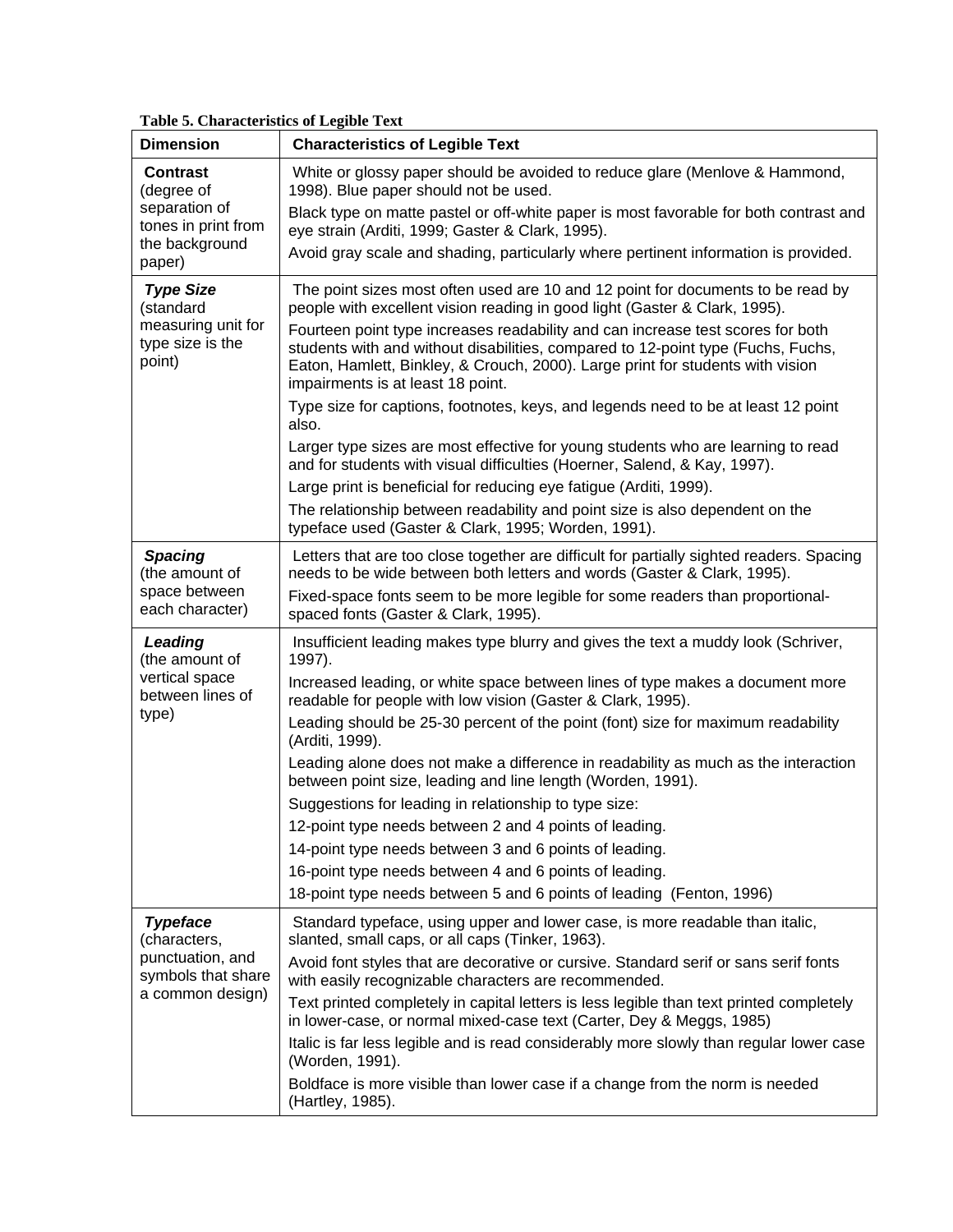| <b>Justification</b><br>(text is either flush<br>with left or right<br>margins - justified<br>$-$ or<br>staggered/ragged<br>- unjustified) | Staggered right margins are easier to see and scan than uniform or block style right<br>justified margins (Arditi, 1999; Grise et al., 1982; Menlove & Hammond, 1998).<br>Justified text is more difficult to read than unjustified text - especially for poor<br>readers (Gregory & Poulton, 1970; Zachrisson, 1965). |
|--------------------------------------------------------------------------------------------------------------------------------------------|------------------------------------------------------------------------------------------------------------------------------------------------------------------------------------------------------------------------------------------------------------------------------------------------------------------------|
|                                                                                                                                            | Justified text is also more disruptive for good readers (Muncer, Gorman, Gorman, &<br>Bibel, 1986).                                                                                                                                                                                                                    |
|                                                                                                                                            | A flush left/ragged right margin is the most effective format for text memory.<br>(Thompson, 1991).                                                                                                                                                                                                                    |
|                                                                                                                                            | Unjustified text may be easier for poorer readers to understand because the uneven<br>eye movements created in justified text can interrupt reading (Gregory & Poulton,<br>1970; Hartley, 1985; Muncer, Gorman, Gorman, & Bibel, 1986; Schriver, 1997).                                                                |
|                                                                                                                                            | Justified lines require the distances between words to be varied. In very narrow<br>columns, not only are there extra wide spaces between words, but also between<br>letters within the words (Gregory & Poulton, 1970).                                                                                               |
| <b>Line Length</b><br>(length of the line<br>of text; the<br>distance between<br>the left and right<br>margin)                             | Longer lines, in general, require larger type and more leading (Schriver, 1997).                                                                                                                                                                                                                                       |
|                                                                                                                                            | Optimal length is 24 picas - about 4 inches (Worden, 1991).                                                                                                                                                                                                                                                            |
|                                                                                                                                            | Lines that are too long make readers weary and may also cause difficulty in locating<br>the beginning of the next line, causing readers to lose their place (Schriver, 1997;<br>Tinker, 1963).                                                                                                                         |
|                                                                                                                                            | Lines of text should be about 40-70 characters, or roughly eight to twelve words per<br>line (Heines, 1984; Osborne, 2001; Schriver, 1997).                                                                                                                                                                            |
| <b>Blank Space</b><br>(Space on a page<br>that is not<br>occupied by text or<br>graphics)                                                  | Use the term "blank space" rather than "white space" because the background is<br>not always white (Schriver, 1997).                                                                                                                                                                                                   |
|                                                                                                                                            | Blank space anchors text on the paper (Menlove & Hammond, 1998).                                                                                                                                                                                                                                                       |
|                                                                                                                                            | Blank space around paragraphs and between columns of type helps increase<br>legibility (Smith & McCombs, 1971)                                                                                                                                                                                                         |
|                                                                                                                                            | A general rule is to allow text to occupy only about half of a page (Tinker, 1963).<br>Too many test items per page can make items difficult to read.                                                                                                                                                                  |

**Legible Graphs, Tables, and Illustrations**. Symbols used on graphs need to be highly distinguishable (Schutz, 1961), especially if they are in black and white. Gregory and Poulton (1970) suggested placing labels directly next to plot lines, enabling people to find information more quickly than when a legend or key is used, and reducing the load on short-term memory. According to Schriver (1997), "document designers must give structure to quantitative displays so that readers can construct appropriate inferences about the data" (p. 393). She goes on to state that a well-designed quantitative graphic creates a context for interpreting data.

Shorrocks-Taylor and Hargreaves (1999) described three types of illustrations that appear on assessments:

- Decorative illustrations that are not related to the questions and serve no instructional purpose.
- Related illustrations that have the same context as the questions and are used to support text and emphasize ideas.
- Essential illustrations that are not repeated in the text, but the text refers to them, and they have to be read or worked with to answer the question.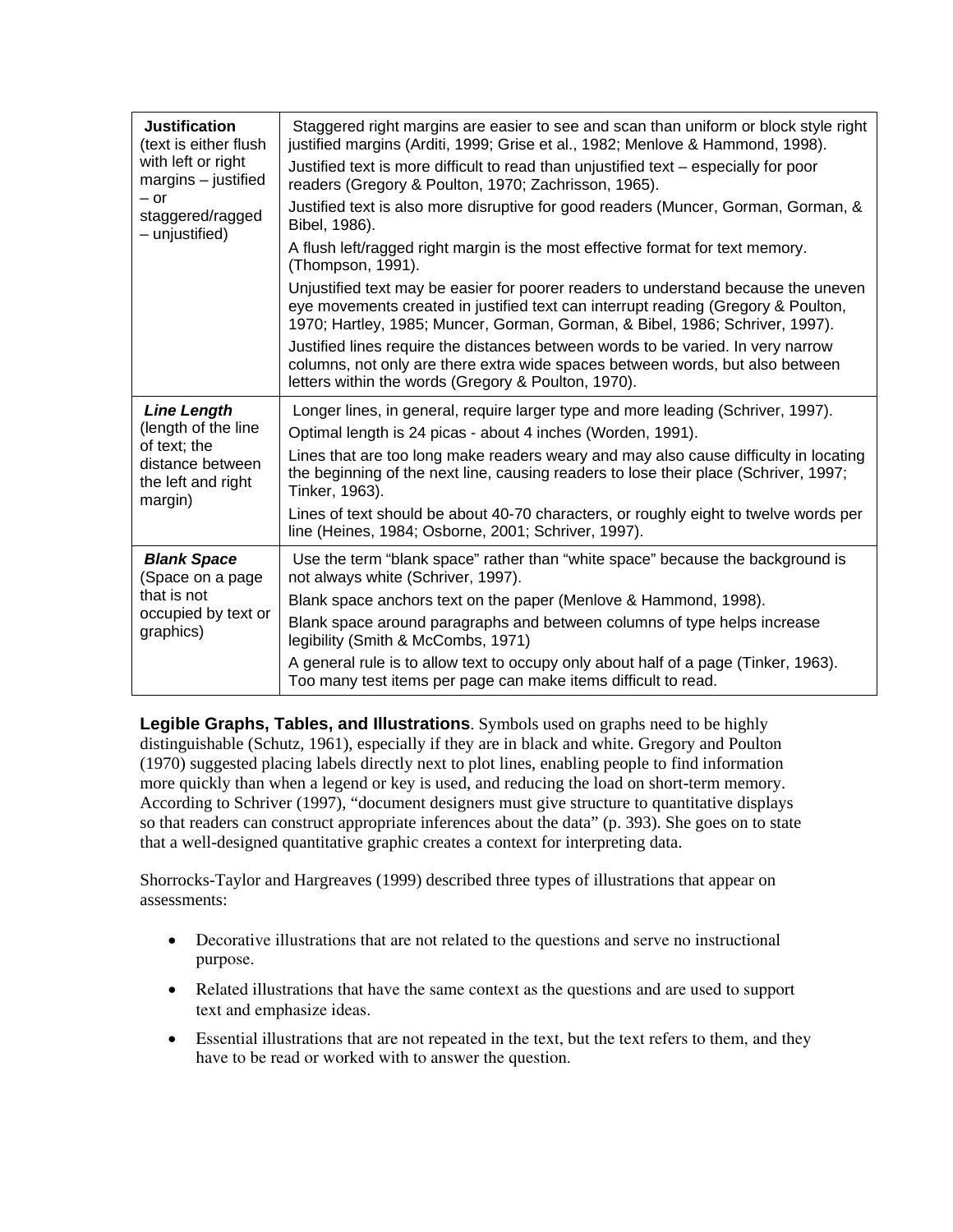For some students, illustrations result in problems of discrimination due to visual acuity or related challenges. Other students may be unnecessarily distracted due to an inability to shift their focus between the relevant information and extraneous or irrelevant information. For example, illustrations added for interest may draw attention of some students away from the construct an item is intended to assess. Some illustrations use color to attract student attention and maintain student interest. If illustrations use greens and reds, some students may have difficulty due to color blindness. Illustrations need to be directly next to the question to which they refer (Silver, 1994; West, 1997). Black and white line drawings of very simple design are the clearest. Illustrations also may complicate the use of magnifiers, enlargement, or other assistive technology.

Szabo and Kanuka (1998) outlined design principles for computer tests that optimize completion rates and speed of test taking. Principles of unity, focal point, and balance have been shown to reduce the cognitive load of perceiving graphic information, increasing speed of perceiving information, and increasing speed of tests taken with graphic material.

Illustrations need to be meaningful to students participating in the assessment. According to Schriver (1997), "In evaluating graphics, it is essential to explore their appropriateness in relation to the readers' knowledge and cultural context" (p. 375). Cultural norms, beliefs, and customs need to be respectfully reflected in illustrations (Schiffman, 1995).

**Legible Response Formats**. Tests that have small print, small bubbles to fill in for answers, and small diagrams are inherently biased against people with low vision and people who have difficulty with fine motor skills. Marking in the test booklet is recommended for both Braille and large print users. One of the characteristics sometimes associated with learning disabilities is lack of body awareness and poor directionality. Response mechanisms thus should allow larger circles for bubble responses or multiple forms of response (Willingham et al., 1988).

 there was little geographic or ethnic diversity in the population, and little diversity in ability. Several studies have been conducted on the use of different response formats. Grise et al. (1982) found that placing answer options in a vertical format with flattened, horizontal elliptical ovals for answer bubbles was useful. By placing answer bubbles on the same sheet as questions, the opportunity to miss one bubble and mismark many items was greatly diminished. Other research has had mixed results at different grade levels. For example, Rogers (1983) reported that separate answer sheets resulted in invalid scores for both typical and hearing impaired students in grades 1–3 and only resulted in valid scores for students in grades 4 and 5 when special instructions and practice were provided. Tindal et al. (1998) found separate answer sheets to provide invalid scores for students in grades 1–3, but no difference for fourth graders. Veit and Scruggs (1986), however, found that fourth grade students with learning disabilities took significantly more time to complete tests that required bubbling on a separate answer sheet. Muller, Calhoun, and Orling (1972) found that grade 3–6 students made significantly fewer errors when allowed to answer questions directly on the test. If students answer directly in the test booklets, it is important to acknowledge that there will be some financial consequence for the practice because test booklets will be used only once rather than multiple times. Wise, Plake, Eastman, and Novak (1987) found no significant impact on reading or math scores on the California Achievement Test due to the use of different response formats, even for third graders. The authors cautioned, however, that

### **Computer-Based Assessments**

Even though the universal design elements reviewed in this paper have been discussed primarily in reference to paper/pencil assessments, it is important to acknowledge that test developers are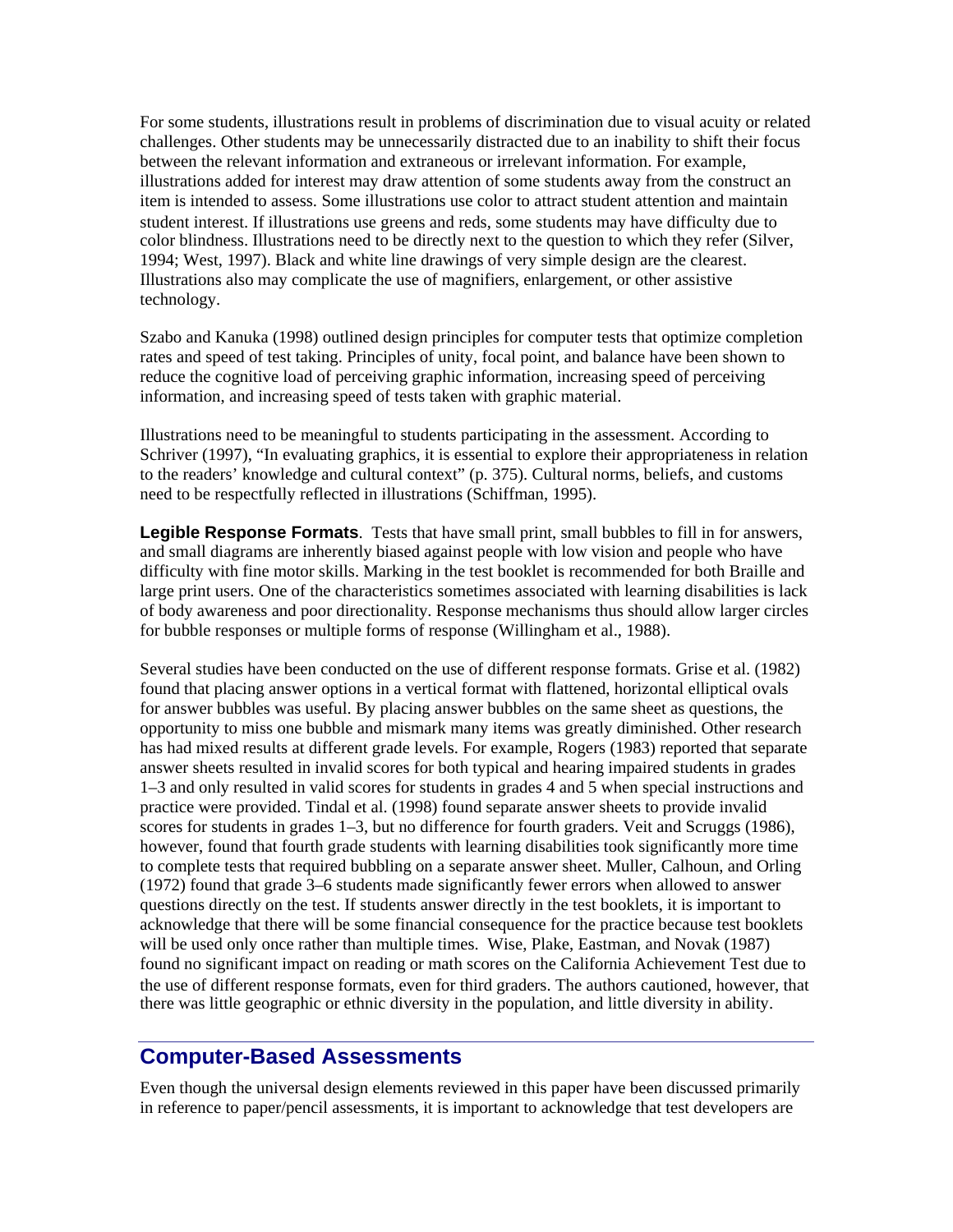moving quickly to implement computer-based assessments (Trotter, 2001). It should not be assumed that computer-based assessments are universally designed. It is important to maintain each element of universal design when implementing computer-based assessments. Computerbased assessments can be poorly designed and inaccessible in much the same way as paper and pencil assessments.

Computer-based assessment has been viewed as a vehicle to increase the inclusion of students with disabilities in testing programs. A study conducted by Burk (1999) suggested that computerized testing for students with disabilities is a viable medium. She found that accommodations such as large print, audio overlay, and extra spacing were relatively easy accommodations to implement using computer-based testing. Burk cautioned, however, that the use of computer-based testing for students with disabilities requires appropriate equipment, as well as attention to adequate staff and student preparation.

Computer-based assessment may lend itself to universal design in certain ways. For example, it can provide for immediate feedback and efficient results, offer the preferred testing modality for students, and facilitate links to instruction (Baker, 1999, Bushweller, 2000). However, computerbased assessment may introduce its own barriers to accessibility. For example, an article in *Education Week* (5/23/01) highlighted several potential pitfalls of computer-based testing from the perspective of students who reported on their experiences (Trotter, 2001). Concerns included unfamiliarity with answering standardized test questions on a computer screen, using the "next" and "back" buttons excessively to search for specific items, indecision about whether to use traditional tools provided (e.g., hand held calculator) versus computer-based tools, and the inability to see an entire problem on screen at one time (some items required scrolling horizontally and vertically to get the entire graphic on the page). Cole, Tindal, and Glasgow (2000) hypothesized that children in their study performed poorly on a computer-based test because they were not familiar with computer competencies like scrolling with a mouse or using text that is on multiple screens.

Equity may become an issue when different media and equipment, such as computers and calculators, are used in testing. While these tools have increased access and validity for some students, others have had limited practice using them in class or at home prior to assessments (Bridgeman, Harvey, & Braswell, 1995; MacArthur & Graham, 1987). For example, a test that requires the use of a scientific calculator or computer might not be equitable to students who have not had opportunities to use these tools in instructional settings. The computer can be used to access any calculator that the student may need to use for the mathematics test. If a scientific calculator is necessary then that can be available, or if a four-function calculator is needed then it can be accessed.

There are several assistive technology software tools that need to be considered in the design of computer-based assessments. As with other aspects of universal design, people are finding that some of this technology has applications for a wide range of users – not just those with specific disabilities (e.g., low vision). These tools include:

- 1. Text-to-speech technology or speech synthesis: Software that reads text aloud through an audio format.
- 2. Electronic reading supports: Software that adds spoken voice, visual highlighting, document navigation, or page navigation to any electronic text.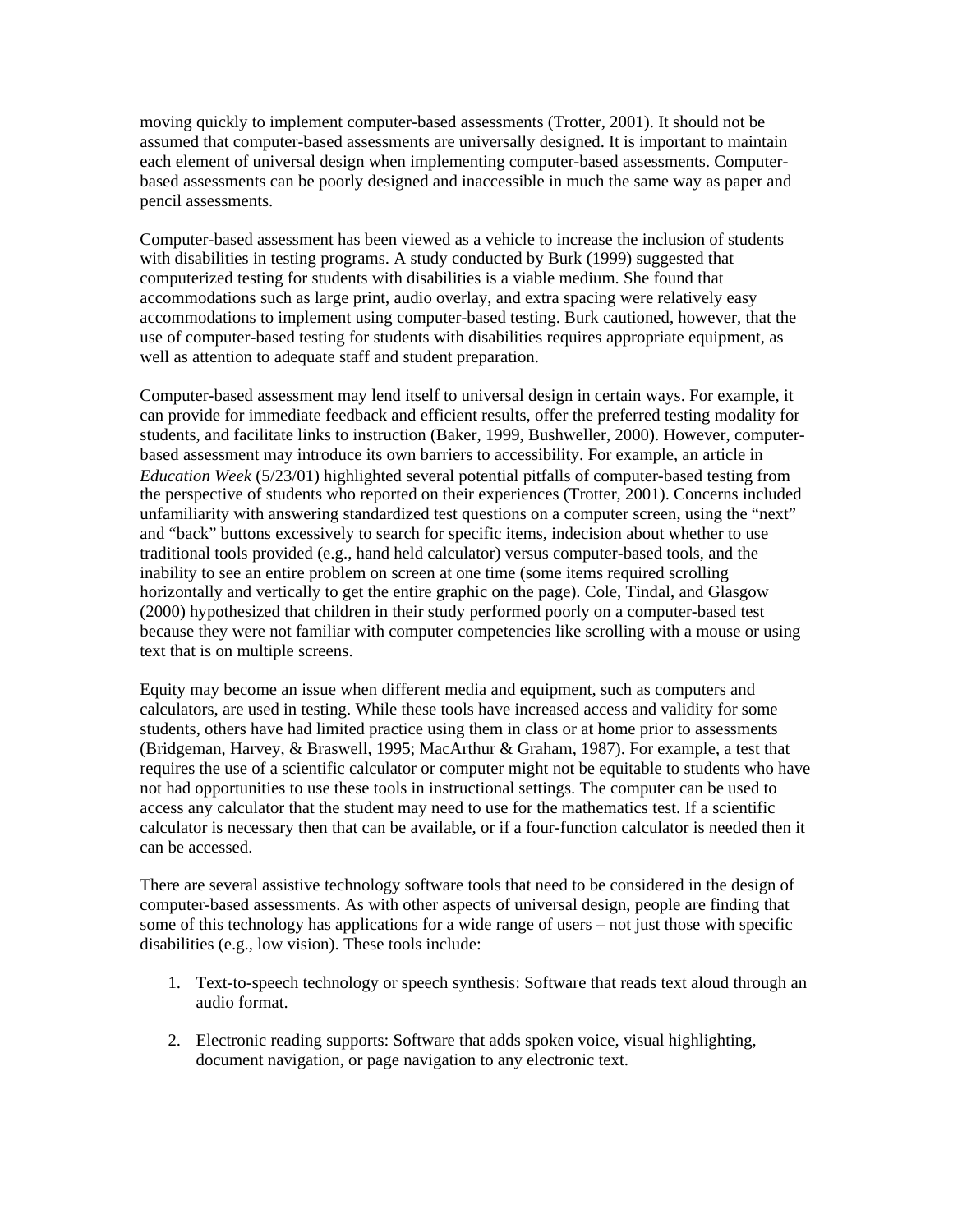ball, or other alternate means for keyboard access such as a switch. 3. Alternative access devices: These allow the use of devices such as a special mouse, track

It is important to ensure that the student is already familiar with the computer-testing environment. Familiarity with the text-to-speech engine and with screen reading software, for example, is essential before attempting to use this technology in an assessment situation. Universally designed assessments need to be compatible with widely used adaptive equipment. According to the Assistive Technology Act (1998):

The use of universal design principles reduces the need for many specific kinds of assistive technology devices and assistive technology services by building in accommodations for individuals with disabilities before rather than after production. The use of universal design principles also increases the likelihood that products will be compatible with existing assistive technologies.

# **Conclusion**

The purpose of this paper has been to explore the development of universal design and to identify important elements for large scale assessments. We expect that the elements of universal design of assessment will be expanded and become more concrete as they are applied to assessment design and development. For example, the Assessing Special Education Students SCASS (State Collaborative on Assessment and Student Standards), formed by the Council for Chief State School Officers, is planning to create a checklist that states and test developers can use to ensure that their assessments reflect the universal design elements. With the increased emphasis on testing in the nation's schools in response to federal and state mandates, it is essential that this progress occur as rapidly as possible. This will require the consolidation and application of current best practices in assessment along with research and innovation to expand our knowledge in this area.

While universally designed assessments can make tests more equitable, producing results that are more valid for all students, they cannot replace instructional opportunity. No matter how a test is designed, students who have not had an opportunity to learn the material tested probably will perform poorly. Students need access to the information tested in order to have a fair chance to perform. There are significant issues of instruction and opportunity to learn that must also be addressed.

Just as the provision of universally designed assessments does not eliminate the need for good instruction, the provision of adequate standards-based instruction is not going to eliminate the need for well-developed, universally-designed assessments. To the extent that test developers improve assessments, the educational system will have better measures of the performance of all students.

There is no longer the option for test developers to ignore the possibilities that universal design can bring to making assessment and accountability systems truly inclusive (Thurlow, Quenemoen, Thompson,  $&$  Lehr, 2001). Universal design can help to ensure that assessments themselves do not produce barriers to learning. The concept of universal design helps us to rethink our basic assumptions about how to create national, state, and district assessments that give a more accurate picture of what all students know and can do so that educators can focus on the critical target of providing universally designed standards-based instruction.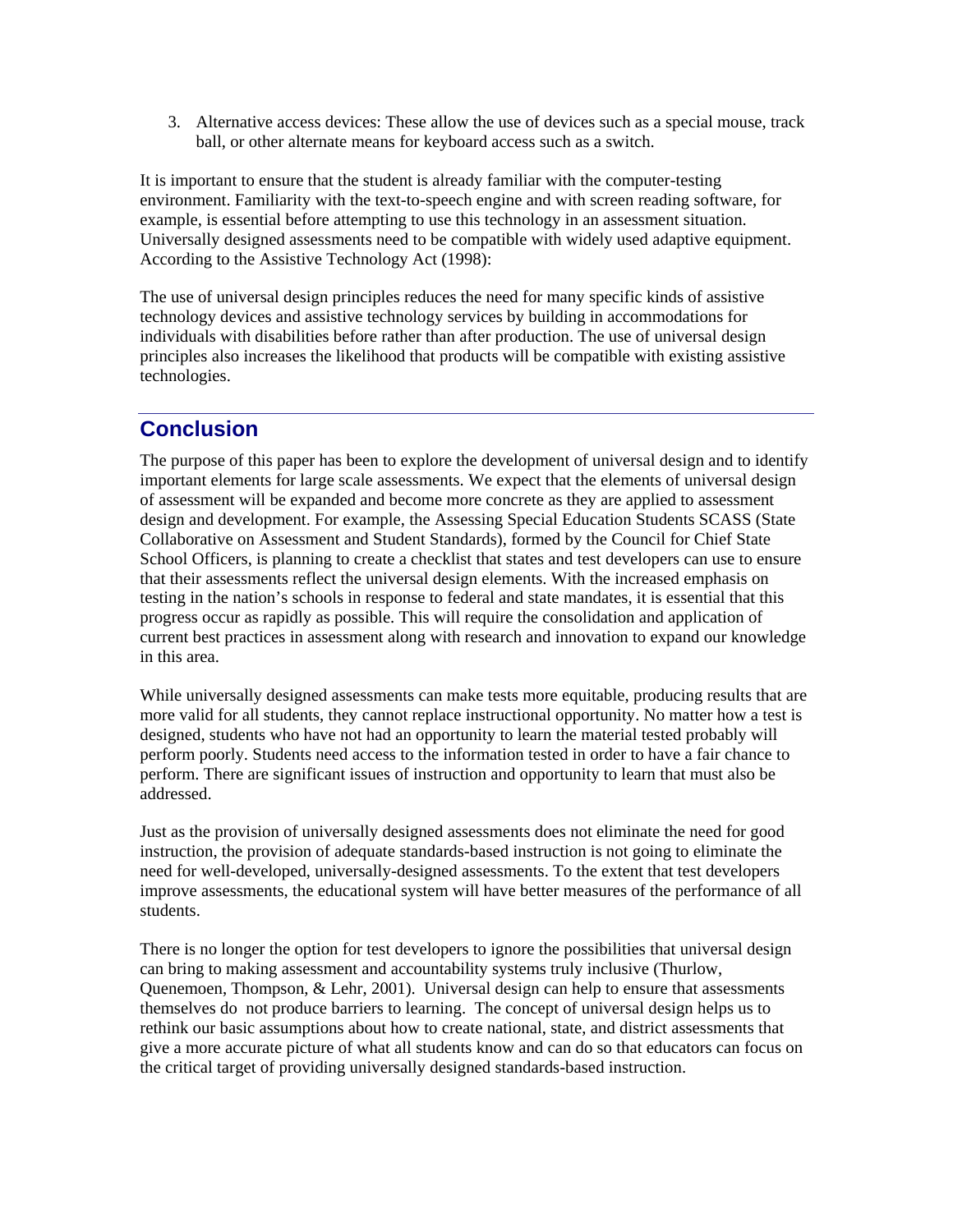#### **References**

- Abedi, J. Hofstetter, C., Baker, E., & Lord, C. (2001). *NAEP math performance and test accommodations: interactions with student language background*. Los Angeles, CA: National Center for Research on Evaluation, Standards, and Student Testing.
- Abedi, J., Leon, S., & Mirocha, J. (2001). *Validity of standardized achievement tests for English language learners*. Paper presented at the American Educational Research Association Conference, Seattle, WA.
- ADDA (Attention Deficit Disorder Association). (2001). *Accommodations for testing*. Retrieved January, 2002, from the World Wide Web: <http://www.adda.org/>.
- AERA, APA, NCME (American Educational Research Association, American Psychological Association, & National Council on Measurement in Education). (1999). *Standards for educational and psychological tests*. Washington, DC: American Educational Research Association.
- Algozzine, B. (1993). Including students with disabilities in systemic efforts to measure outcomes: Why ask why? In National Center on Educational Outcomes (Ed.), *Views on inclusion and testing accommodations for students with disabilities.* Minneapolis, MN: National Center on Educational Outcomes.
- Allen, J., Bulla, N., Goodman, S., Henderson, B., Skutchan, L., Willis, D., & Scott, K. (in press). *Test access: Guidelines for computer administered testing.* Louisville, KY: American Printing House for the Blind.
- Anderson, R.C., Hiebert, E.H., Scott, J.A, & Wilkinson, A.G. (1985). *Becoming a nation of readers*. Urbana, IL: University of Illinois, Center for the Study of Reading.
- Arditi, A. (1999). *Making print legible.* New York: Lighthouse.

Assistive Technology Act. Public Law 105-394. Enacted November 13, 1998.

- Baker, E.L (1999). Technology: Something's coming something good. *CRESST Policy Brief 2.*  Los Angeles, CA: UCLA, National Center for Research on Evaluation, Standards, and Student Testing.
- Bielinski, J., & Sheinker, A. (2001). *Varied opinions on how to report accommodated test scores: Findings based on CTB/McGraw-Hill's framework for classifying accommodations*. Paper presented at the Council of Chief State School Officers' Large-scale Assessment Conference, Houston, TX.
- Bloodsworth, J.G. (1993). *Legibility of print.* South Carolina: ERIC Document Number 335497.
- Bridgeman, B., Harvey, A., & Braswell, J. (1995). Effects of calculator use on scores on a test of mathematical reasoning. *Journal of Educational Measurement, 32,* 323-340.
- Brown, P.J. (1999). *Findings of the 1999 plain language field test*. University of Delaware, Newark, DE: Delaware Education Research and Development Center.
- Burk, M. (1999). *Computerized test accommodations: A new approach for inclusion and success for students with disabilities.* Washington, DC: A.U. Software Incorporated.
- Bushweller, K. (2000). Electronic exams: Throw away the No. 2 pencils here comes computerized testing. *Electronic School* (June), 20-24. Retrieved January, 2002, from the World Wide Web: <http://www.electronic-school.com/>.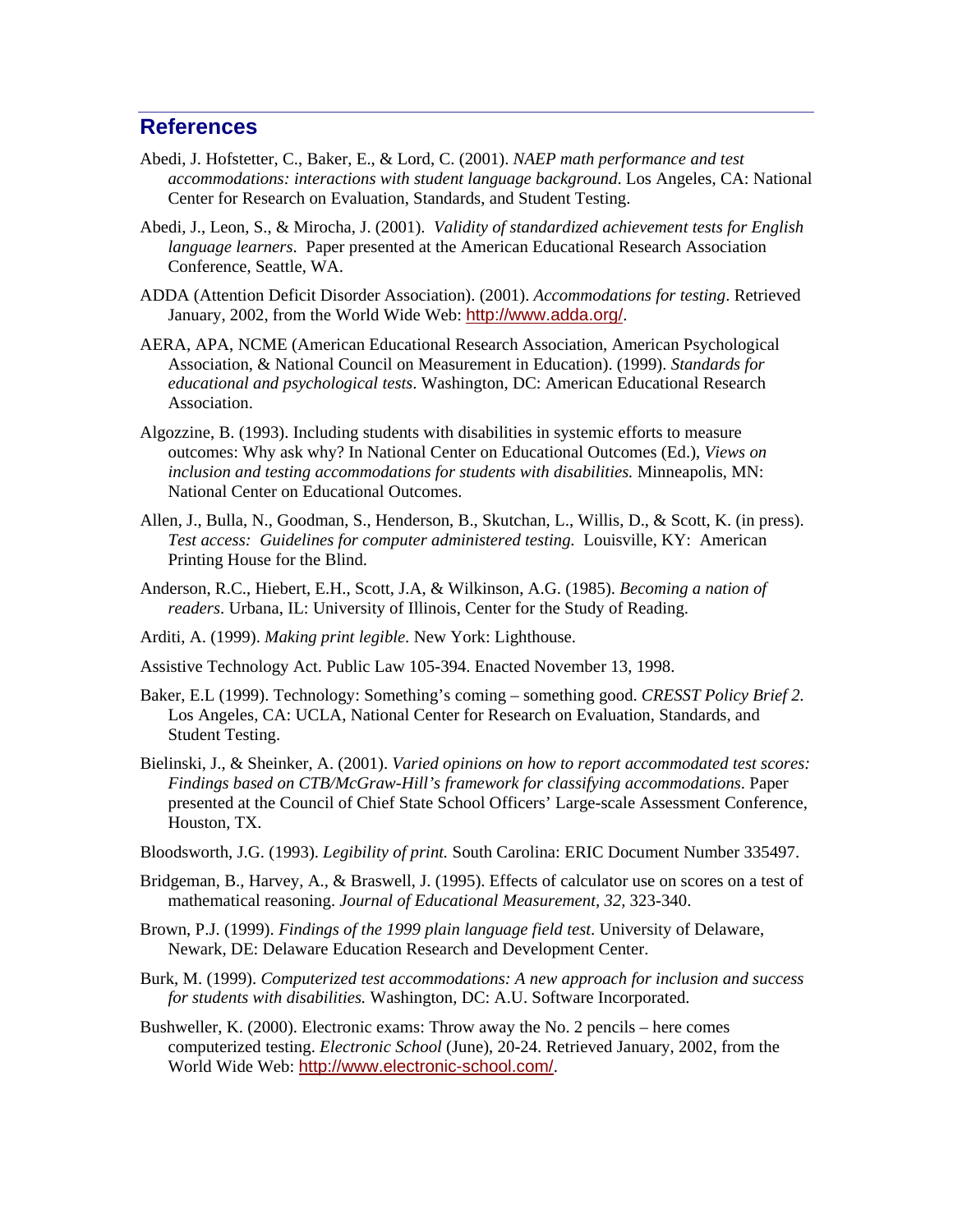- Calhoun, M.B., Fuchs, L., & Hamlett, C. (2000). Effects of computer-based test accommodations on mathematics performance assessments for secondary students with learning disabilities. *Learning Disability Quarterly, 23,* 271-282.
- Carter, R., Dey, B., & Meggs, P. (1985). *Typographic design: Form and communication.* New York: Van Norstrand Reinhold.
- Center for Applied Special Technology (CAST) (2001). *Universal design for learning: An online handout.* Peabody, MA: CAST. Retrieved January, 2002, from the World Wide Web: [www.cast.org](http://www.cast.org).
- Center for Universal Design (1997). *What is universal design?* Center for Universal Design, North Carolina State University. Retrieved January, 2002, from the World Wide Web: <http://www.design.ncsu.edu/>.
- Cole, C., Tindal, G., & Glascow, A. (2000). *Final report: Inclusive comprehensive assessment system research, Delaware large scale assessment program.* Eugene, OR: Educational Research Associates.
- ERIC/OSEP (Educational Resources and Information Clearinghouse & Office of Special Education Programs. (1998, Fall). *Topical report*. Washington, DC: Author: Retrieved January, 2002.
- Elliott, S.N. (1999). *Valid testing accommodations: Fundamental assumptions and methods for collecting validity evidence.* Paper presented at CCSSO Conference, Snowbird, UT.
- Fenton, E. (1996). *The Macintosh font book: Typographic tips, techniques and resources* (3<sup>rd</sup> ed.) Berkeley: Peachpit Press.
- Fuchs, L., Fuchs, D., Eaton, S., Hamlett, C., Binkley, E., & Crouch, R. (2000). Using objective data sources to enhance teacher judgments about test accommodations. *Exceptional Children, 67* (1), 67-81.
- Gaster, L., & Clark, C. (1995). *A guide to providing alternate formats.* West Columbia, SC: Center for Rehabilitation Technology Services. (ERIC Document No. ED 405689)
- Geisinger, K.F., & Carlson, J.F. (1992) *Assessing language-minority students*. Washington, DC: ERIC Clearinghouse on Tests, Measurement, and Evaluation. (ERIC Document No. ED 356232)
- Gregory, M., & Poulton, E.C. (1970). Even versus uneven right-hand margins and the rate of comprehension in reading. *Ergonomics, 13* (4), 427-434.
- Grise, P., Beattie, S., & Algozzine, B. (1982). Assessment of minimum competency in fifth grade learning disabled students: Test modifications make a difference. *Journal of Educational Research, 76,* 35-40.
- Hanson, M.R. (1997). *Accessibility in large-scale testing: Identifying barriers to performance*. Delaware: Delaware Education Research and Development Center.
- Hanson, M.R., Hayes, J.R., Schriver, K., LeMahieu, P.G., & Brown, P.J. (1998). *A plain language approach to the revision of test items*. Paper presented at the annual meeting of the American Educational Research Association, San Diego, CA, April 16, 1998.
- Harker, J.K., & Feldt, L.S. (1993). A comparison of achievement test performance of nondisabled students under silent reading plus listening modes of administration. *Applied Measurement, 6,*  307-320.
- Hartley, J. (1985). *Designing instructional text (2nd Edition).* London: Kogan Page.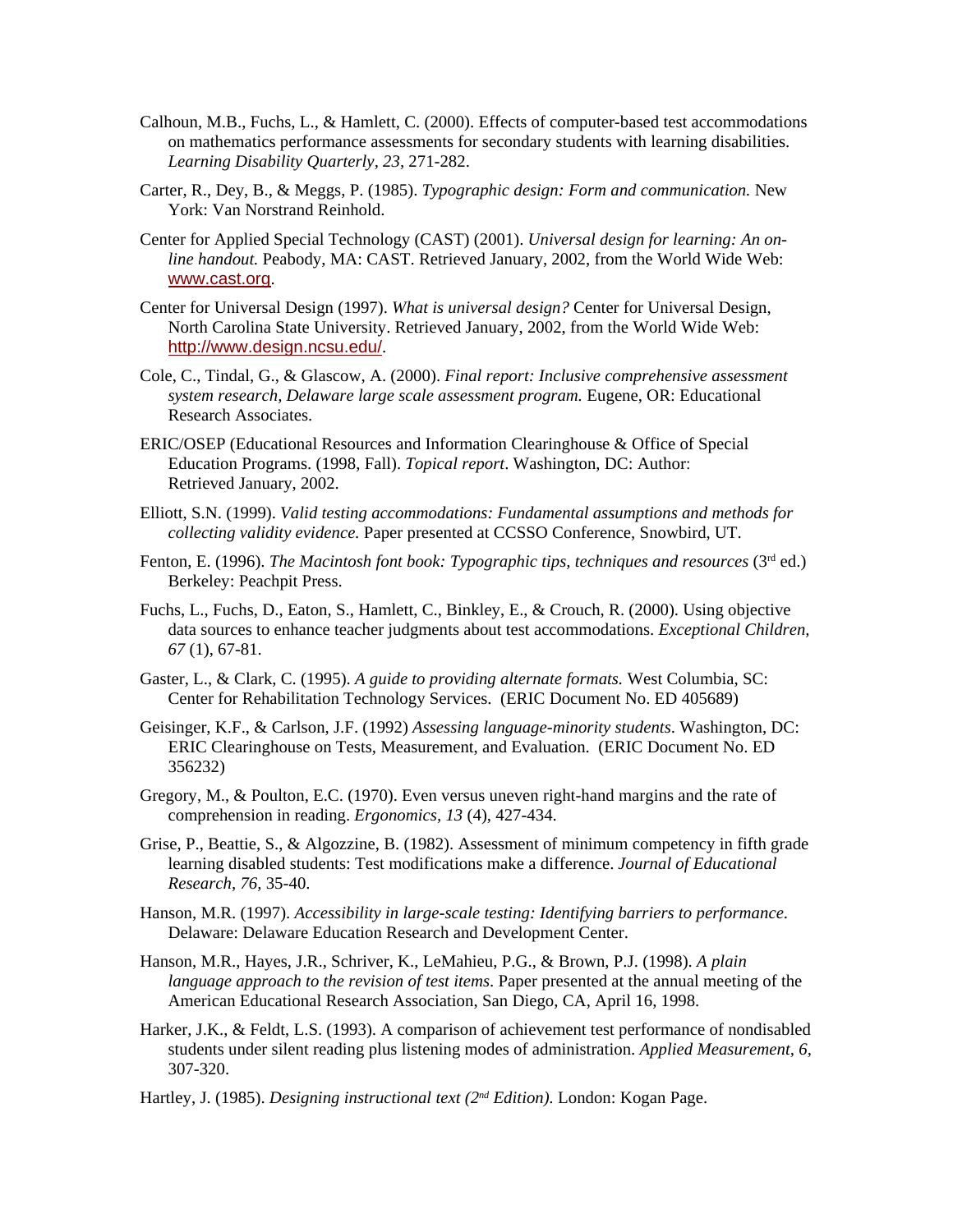- Heines (1984) *An examination of the literature on criterion-referenced and computer-assisted testing*. ERIC Document Number 116633.
- Heubert, J.P. (2002). *Disability, race, and high-stakes testing of students.* Teachers College, Columbia University; Columbia Law School: National Center for Accessing the General Curriculum.
- Hoerner, A., Salend, S., & Kay, S.I. (1997). Creating readable handouts, worksheets, overheads, tests, review materials, study guides, and homework assessments through effective typographic design. *Teaching Exceptional Children, 29,* (3), 32-35.
- Hollenbeck, K., Tindal, G., Harniss, M., & Almond, P. (1999). Reliability and decision consistency: an analysis of writing mode at two times on a statewide test. *Educational Assessment, 6* (1), 23-40.
- Kiplinger, V.L., Haug, C.A., & Abedi, J. (2000). *Measuring math not reading on a math assessment: A language accommodations study of English language learners and other special populations*. Paper presented at the Annual Meeting of the American Educational Research Association, New Orleans, LA, April 24-28, 2000.
- Kopriva, R. (2000). *Ensuring accuracy in testing for English language learners*. Washington DC: Council of Chief State School Officers.
- Koretz, D. (1997). *The assessment of students with disabilities in Kentucky* (CSE Technical Report No. 431). Los Angeles, CA: Center for Research on Standards and Student Testing.
- MacArthur, C.A., & Graham, S. (1987). Learning disabled students' composing under three methods of text production: handwriting, word processing, and dictation. *Journal of Special Education, 21* (3), 22-42.
- Mace, R. (1998). *A perspective on universal design.* An edited excerpt of a presentation at Designing for the 21<sup>st</sup> Century: An International Conference on Universal Design.
- Menlove, M., & Hammond, M. (1998). Meeting the demands of ADA, IDEA, and other disability legislation in the design, development, and delivery of instruction. *Journal of Technology and Teacher Education. 6* (1), 75-85.
- Meyer, A., & O'Neill, L. (2000). Beyond access: Universal design for learning. *Exceptional Parent, 30* (3), 59-61.
- Muller, D., Calhoun, E., & Orling, R. (1972). Test reliability as a function of answer sheet mode. *Journal of Educational Measurement, 9,* (4), 321-324.
- Muncer, S.J., Gorman, B.S., Gorman, S., & Bibel, D. (1986). Right is wrong: An examination of the effect of right justification on reading. *British Journal of Educational Technology, 1* (17), 5-10.
- National Research Council. (1999). *High stakes: testing for tracking, promotion, and graduation*  (J. Heubert & R. Hauser editors, Committee on Appropriate Test Use)*.* Washington, DC: National Academy Press.
- Osborne, H. (2001). "In Other Words…Communication across a life span…universal design in print and web-based communication. *On Call* (January). Retrieved May 14 2014, from the World Wide Web:[http://www.healthliteracy.com/article.asp?PageID=3812.](http://www.healthliteracy.com/article.asp?PageID=3812)
- Popham, W.J. (2001). *The truth about testing: An educator's call to action.* Alexandria, VA: Association for Supervision and Curriculum Development.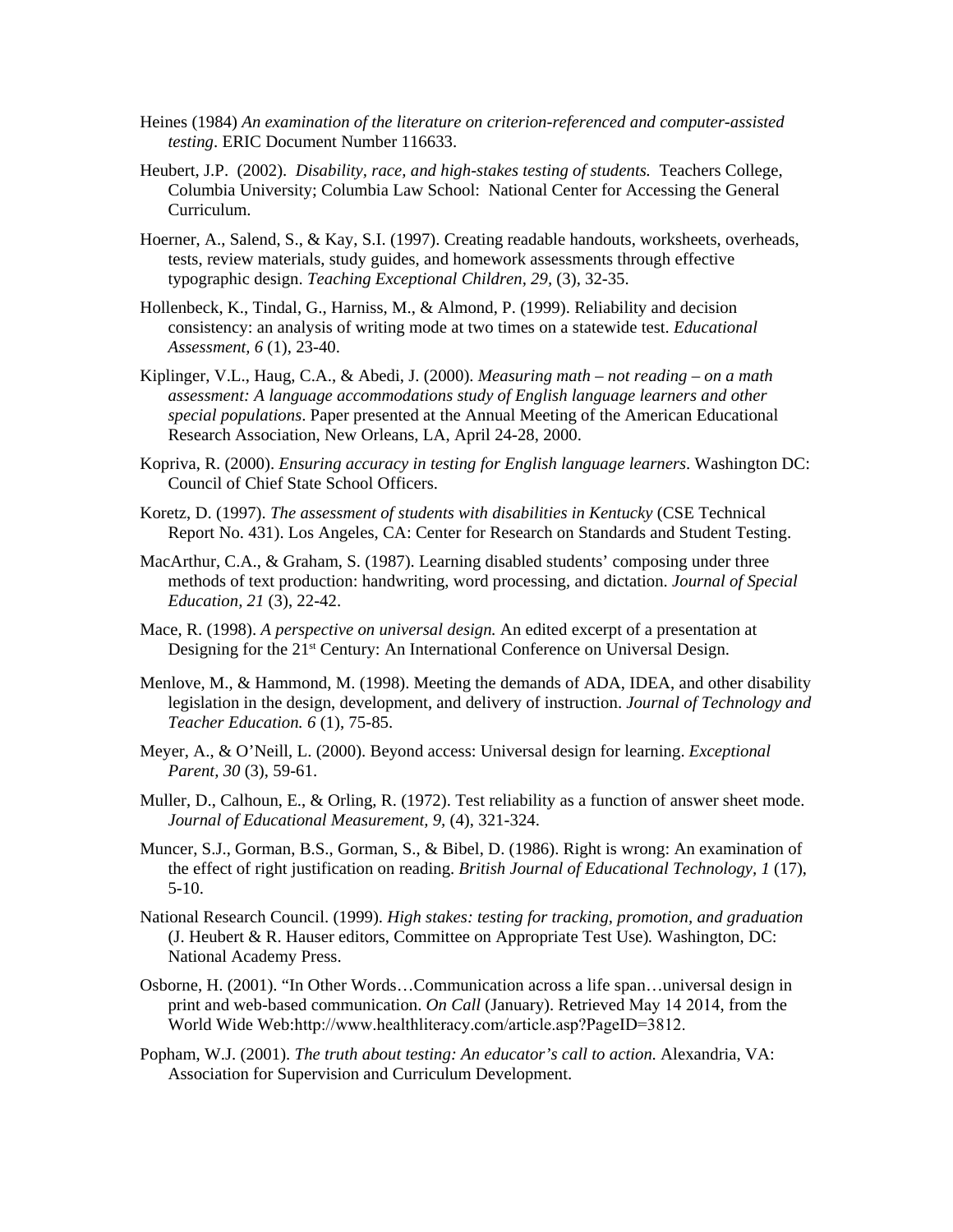- development. *NCME Measurement in Education, 10* (4), 1-8*.* Popham, W.J., & Lindheim, E. (1980). The practical side of criterion-referenced test
- Rakow, S.J. & Gee, T.C. (1987). Test science, not reading. *Science Teacher, 54* (2), 28-31.
- Rogers, W.T. (1983). Use of separate answer sheets with hearing impaired and deaf school age students. *BC Journal of Special Education, 7* (1), 63-72.
- Russell, M., & Haney, W. (1997). Testing writing on computers: a follow-up study comparing student performance on tests conducted via computer and via paper-and-pencil. *Education Policy Analysis Archives, 5* (3). Retrieved May 14 2014, from the World Wide Web: [http://eric.ed.gov/?id=EJ580763.](http://eric.ed.gov/?id=EJ580763)
- Schiffman, C.B. (1995). *Visually translating materials for ethnic populations*. Virginia: ERIC Document Number ED 391485.
- Schriver, K.A. (1997). *Dynamics in document design.* New York: John Wiley & Sons, Inc.
- Schutz, H.G. (1961). An evaluation of methods for presentation of graphic multiple trends Experiment III. *Human Factors, 31,* 108-119.
- Sharrocks-Taylor, D., & Hargreaves, M. (1999). Making it clear: A review of language issues in testing with special reference to the National Curriculum Mathematics Tests at Key Stage 2. *Educational Research, 41* (2), 123-136.
- Shiffrin, R.M., & Schneider, W. (1977). Controlled and automatic human information processing: Perceptual learning, automatic attending, and a general theory. *Psychological Review, 84* (2), 127-190.
- Silver, A.A. (1994). Biology of specific (developmental) learning disabilities. In N.J. Ellsworth, C.N. Hedley, & A.N. Barratta, (eds.) *Literacy: A redefinition*. New Jersey: Erlbaum Associates.
- Smith, J.M., & McCombs, M.E. (1971). Research in brief: The graphics of prose. *Visible Language, 5* (4), 365-369.
- Szabo, M., & Kanuka, H. (1998). Effects of violating screen design principles of balance, unity, and focus on recall learning, study time, and completion rates. *Journal of Educational Multimedia and Hypermedia, 8* (1), 23-42.
- Thompson, D.R. (1991). *Reading print media: The effects of justification and column rule on memory.* Paper presented at the Southwest Symposium, Southwest Education Council for Journalism and Mass Communication, Corpus Christi, TX. (ERIC Document Number 337 749)
- Thompson, S.J., Blount, A., & Thurlow, M.L. (2002). *A summary of research on the effects of test accommodations—1999 through 2001.* Minneapolis, MN: National Center on Educational Outcomes.
- Thurlow, M., & Bolt, S. (2001). *Empirical support for accommodations most often allowed in state policy.* (Synthesis Report 41)*.* Minneapolis, MN: National Center on Educational Outcomes.
- Thurlow, M., Lazarus, S., Thompson, S., & Robey, S. (2002). *State participation and accommodation policies for students with disabilities: 2001 update.* Minneapolis, MN: National Center on Educational Outcomes.